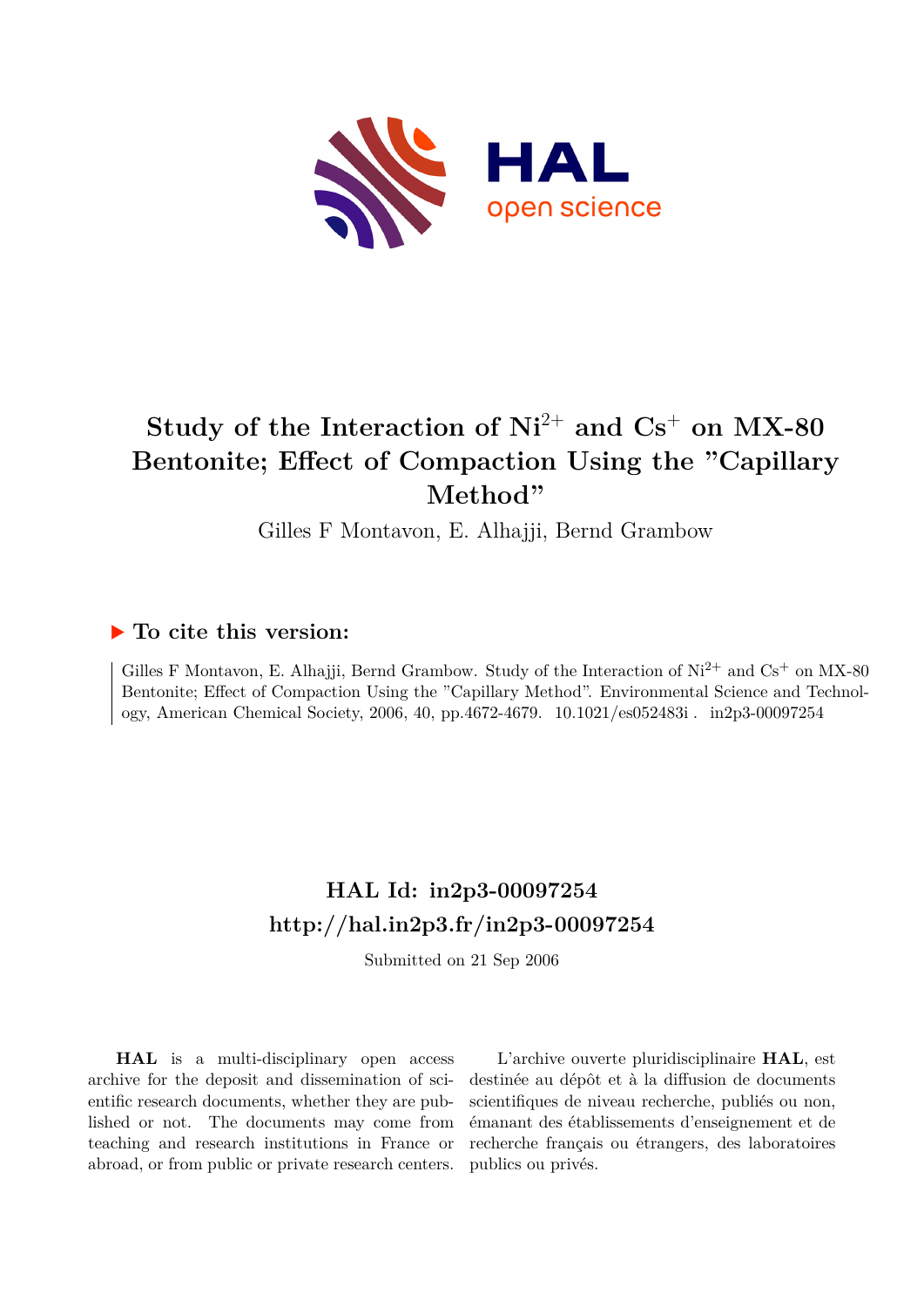# **Study of the interaction of Ni2+and Cs+ on MX-80 bentonite; effect of compaction using**

### **the "capillary method"**

G. Montavon, E. Alhajji, and B. Grambow

*Subatech Laboratory, UMR 6457, 4, rue Alfred Kastler, BP 20722, F-44307 Nantes Cédex 03* 

#### **ABSTRACT**

The goal of the paper is to assess the applicability of sorption models to describe the retetention of contaminants on clay materials both in dispersed and compacted states. A batch method is used to characterize the sorption equilibria between Cs, Ni and MX-80 bentonite for solid to liquid ratios varying from 0.5 to 4200 kg/m<sup>3</sup>. For compacted bentonite (dry density of 1100 kg/m<sup>3</sup>), a new method is presented where the material compaction is performed in PEEK capillaries. Sorption edges and isotherms were measured in the presence of a synthetic groundwater. A model considering cation exchange reactions with interlayer cations and surface complexation reactions with edge sites was used for the dispersed state. Montmorillonite was shown to be the dominant interacting phase in MX-80 bentonite. The applicability of the model to compacted bentonite was tested. The results indicate that under conditions where the cation exchange mechanism is dominant, there is no difference between the dispersed and compacted states. For the degree of compaction studied, all exchange sites are available for sorption. For Ni, when surface complexation is the dominant sorption mechanism, a decrease of the Kd values by a factor of about 3 was observed (pH=7-8, trace concentrations). This could be explained quantitatively by a diminution of the conditional interaction constant between Ni and the edge surface site in the compacted state. One consequence of this decrease is that the contribution of the organic matter content of MX-80 bentonite to the total sorption becomes significative.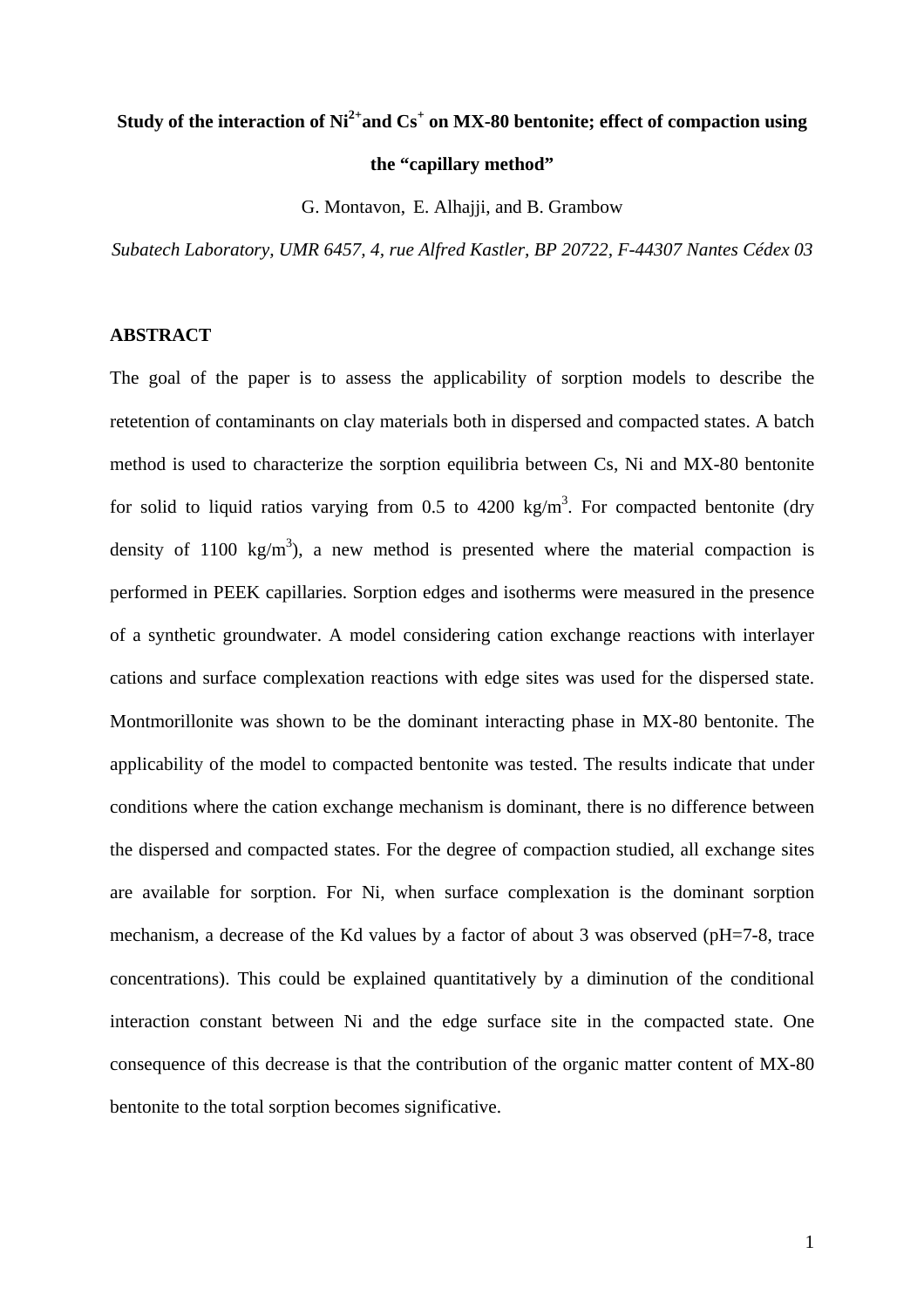#### **INTRODUCTION**

Bentonite is a clay-based natural material which may serve as an engineered barrier in deep geological repositories for radioactive waste (e.g. (*1*)). The transport of contaminants in water saturated porous clay systems is controlled by sorption *(e.g. 2,3)*. This interaction is typically modelled based on sorption data obtained from batch sorption measurements performed with dispersed bentonite, i.e. on systems with low solid to liquid (S/L) ratios. The literature on sorption of contaminants on dispersed bentonite is voluminous (e.g. (2*,3)*).

It is necessary to assure that sorption parameters obtained on dispersed materials are able to describe the sorption processes in compacted media. This appears notably necessary for high degrees of compaction where the notion of free water is not anymore valid (4) (i.e. for a dry density above 1700 kg/m<sup>3</sup>). The experimental retention data in the compacted state (for dry densities varying between 400 to about 1800 kg/m<sup>3</sup>) are generally determined indirectly, i.e. from migration studies (3*,5, 6, 7, 8*). The comparison with the results obtained with dispersed bentonite shows that material consolidation has in some cases no effect on retention, in other cases it has a positive (increase of the retention) or negative (decrease of the retention) effect (3*, 5, 6, 7, 8,9,10*). The origin of the effect appears unclear; either the transport or the retention model is critizised (2*-7,9,10*). Concerning the retention model, site accessibility is advanced as an explanation (*9*).

To better understand the relation between the retention of contaminants in dispersed and compacted sytems, it appears fundamental to develop new methodologies to measure sorption data directly on compacted materials (*9*).

In this paper, a batch method allowing the characterization of the sorption equilibria between the contaminants and bentonite for high solid/liquid ratios is presented. The consolidation has been realized within capillaries. The low mass of bentonite used in the capillary allows to change easily the experimental conditions. The method is applied to Cs and Ni with MX-80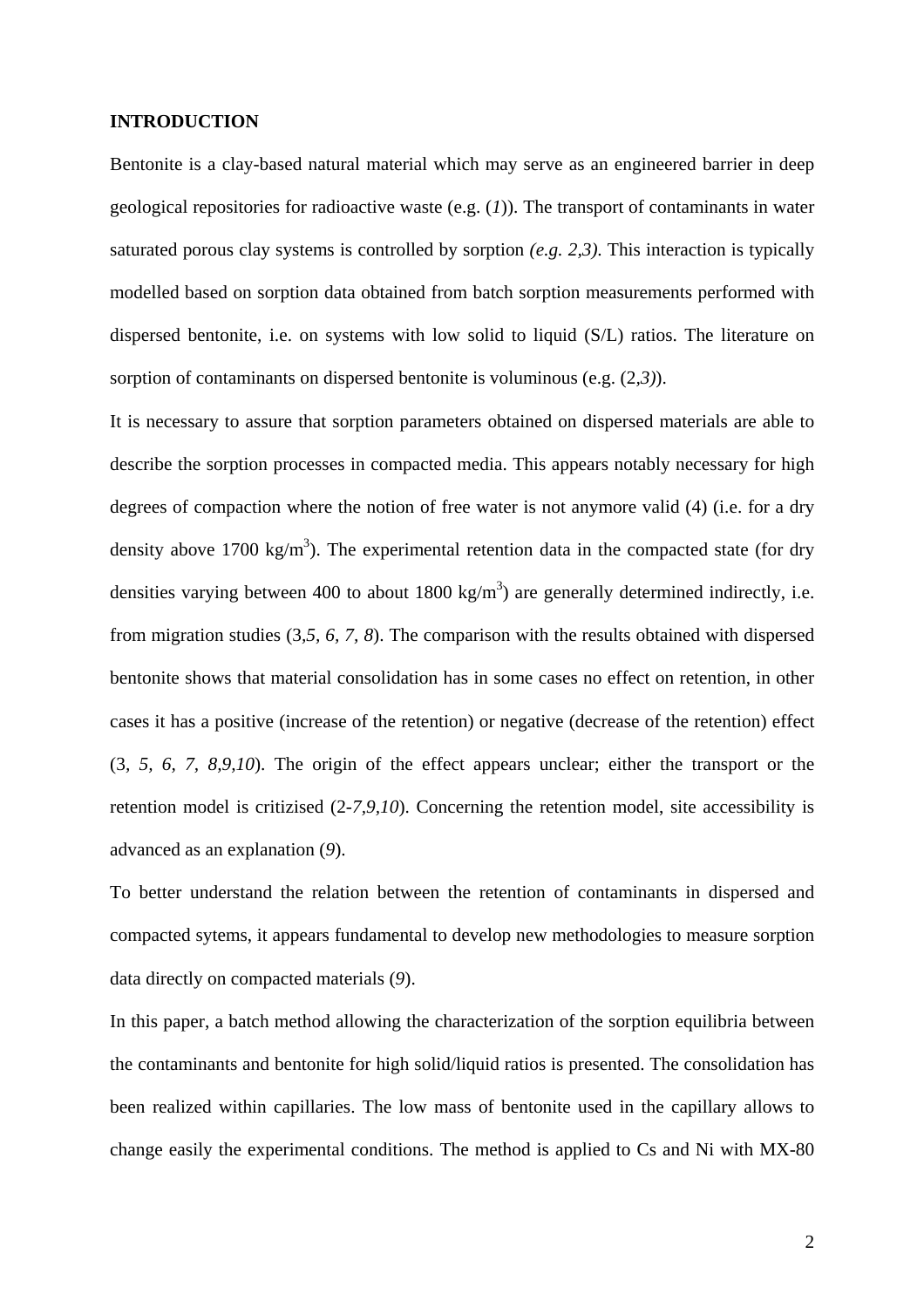bentonite for a S/L ratio of 4200 kg/m<sup>3</sup>. pH edges and isotherms measured in the presence of a synthetic groundwater are compared with those measured in the dispersed state (S/L=0.5-10) kg/m<sup>3</sup>). The results were modeled based on published models obtained with pure clay materials (*11,12,13*). The effect of secondary phases on the total retention was discussed.

### **MATERIAL AND METHODS**

#### **(A) Materials**

All chemicals used were of analytical purity. MX-80 bentonite was used without any purification, except for some sorption tests realized with Ni in the dispersed state, where bentonite was treated with  $H_2O_2$  (S/L=10 kg/m<sup>3</sup>; NaCl 0.05M;  $H_2O_2$  12%, T=70°C; five treatments) to selectively remove organic matter (*14*). The montmorillonite fraction amounts to 84% (*11*). Natural Ni and Cs were found in MX-80 bentonite with amounts of 5.4mg/kg and 0.11mg/kg, respectively (*15*). Experiments performed under acidic conditions (pH=2.5, NaNO<sub>3</sub> 0.05M) showed that about 65% of the inventories of Cs and Ni were mobilizable (*15*). A water content of 8% was determined by drying at 105°C for 12 hours and taken into account for the calculation of the bentonite concentration in the dispersed state. HTO,  ${}^{63}$ Ni and 137Cs (with carrier) were obtained from CERCA - FRAMATOME, AMERSHAM and CEA/DAMRI, respectively. Capillaries in PEEK of 1 mm internal diameter were used for the experiments realized with compacted bentonite.

### **(B) Sorption study**

All experiments were performed at T=23±3<sup>o</sup>C. Sorption data were measured using a typical water composition of the claystone of the Bure site (see Table 1). Two types of data sets were collected: in the first case, sorption is studied at initial fixed metal ion concentration as a function of pH (sorption pH edges) and in the second case, sorption was measured as a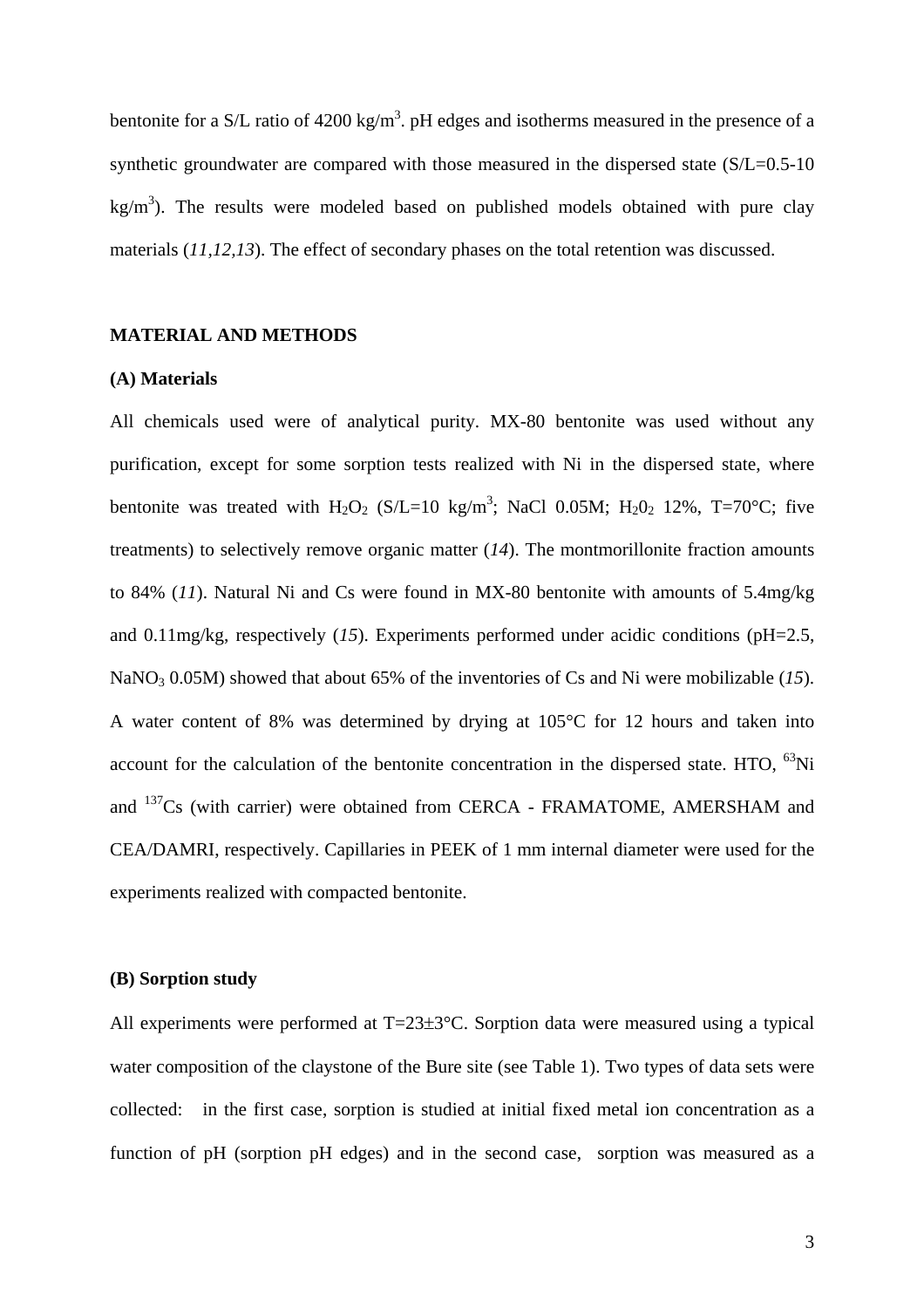function of metal ion concentration at constant pH (sorption isotherms). For the measurement of pH edges, the pH value was varied between 4 and 9 using NaOH and  $HCIO<sub>4</sub>$  stock solutions. For fixing the pH above a value of 4 for sorption studies, MES (2-(N-Morpholino)ethane-sulphonic acid), MOPS (3-(N-Morpholino)propane-sulphonic acid) and/or TRIS (Tris(hydroxymethyl)aminomethane) buffers at a concentration of  $2.10^{-3}$ M were used. They are known to not alter the sorption behaviour of metal ions on clay materials in the dispersed state (*12*). Some complementary experiments without buffers were performed for Ni to confirm the non-affect in the compacted state. It was checked (in both consolidated and dispersed states) by comparison to data measured without buffers that MES, MOPS and TRIS reagents did not alter the sorption behaviour of Ni and Cs. The initial concentrations of Ni and Cs introduced in the system were always sufficiently high allowing to neglect the content of Cs and Ni naturally present in bentonite: the added metal ions concentrations were higher than 90 and 99% of the natural content for Ni and Cs, respectively. Experiments were performed either in air atmosphere or in an inert gaz glove box  $(N_2)$ . In air atmosphere, the pH range studied was limited to values below 7.8 to avoid any precipitation of carbonate phases of Ca and Mg. The results showed no significant differences when  $CO<sub>2</sub>$  is present or not; this indicates that carbonates have not a significant influence in the experimental conditions of this study. Therefore, no distinction was made in the figures between the experiments performed in the presence or absence of  $CO<sub>2</sub>$ .

**Compacted state.** A scheme of the methodology is given in Figure 1. To control the pH value of the bentonite porewater, a pre-equilibration of the aqueous and solid phases was necessary. This was done in the dispersed state  $(S/L=10 \text{ kg/m}^3)$ . After stabilization of the pH value (it varies not more than 0.05 pH unit for one day), the solution was removed and replaced by a fresh one. The procedure was repeated till the equilibrium conditions were reached. Then, the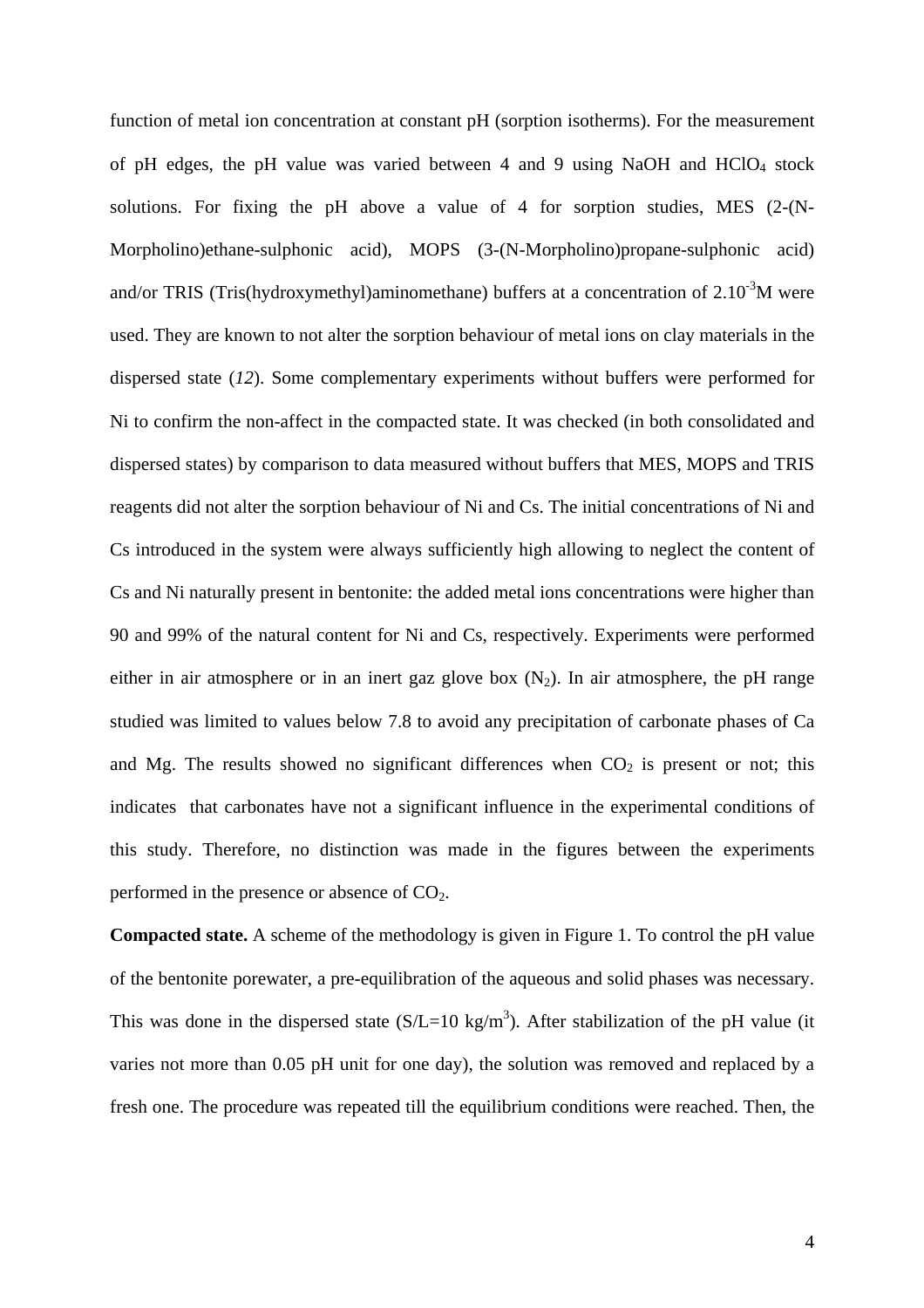solid and liquid phases were separated at 0.2 μm, the solid was dryed at 35°C, crushed and sieved at 63 μm.

The consolidation of the pre-equilibrated bentonite was realized in PEEK capillaries of about 3 mm in length with 1 mm internal diameter. A small amount of bentonite was intoduced in the capillary at one extremity while the other was blocked. The bentonite was then compacted manually using a 1 mm-diameter steel drill. This step was repeated till the capillary contained about 3-4 mg of bentonite. No filter was used at the interface between the water and the compacted material. The capillaries thus prepared were put into the corresponding external solution (3 mL) for pore saturation. After swelling, the capacity of the capillaries to compact bentonite was estimated to be equal to (776±106) mm (filling height in the capillary) per gram of saturated bentonite. Then, after a contact time of at least 3 days, three types of experiments were conducted in parallel:

1/ The goal of the first series of experiments was to define in the compacted state the liquid and solid phases for the determination of the the solid to liquid ratio, S/L. In this study, the liquid phase, or the pore water refers to the free water, i.e. the water not bound to bentonite. This pore water volume  $(\theta_p)$  was probed using Tc(VII) and I(-I) (16). It was determined only at pH=7.8 for high concentrations  $(10^{-5}-10^{-4} \text{ M of Tc(VII)}$  and  $10^{-3} \text{ M of I(-I)})$  where the adsorption of the anions can be neglected. The pore volume, composed of the bound+free water, is determined using HTO tracer ( $\theta_{\text{HTO}}$ ). It was additionally assessed by drying saturated and compacted bentonite at 105°C ( $\theta_{105}$ ).  $\theta_{HTO}$  and  $\theta_{105}$  were determined for all pH values. The porosity was defined in this work by the volume of porewater (in  $10^{-3}$  m<sup>3</sup>) per kilogram of dry MX-80 bentonite. The mass of dry bentonite refered to the mass without the bound water, i.e. the S/L ratio corresponds to  $\theta_{\text{HTO}}^{-1}$  10<sup>3</sup> kg/ m<sup>3</sup>.

2/ The second series gives the equilibrium state of the system when the sorption equilibrium (between the contaminant and compacted bentonite) is reached. It is characterized by the pH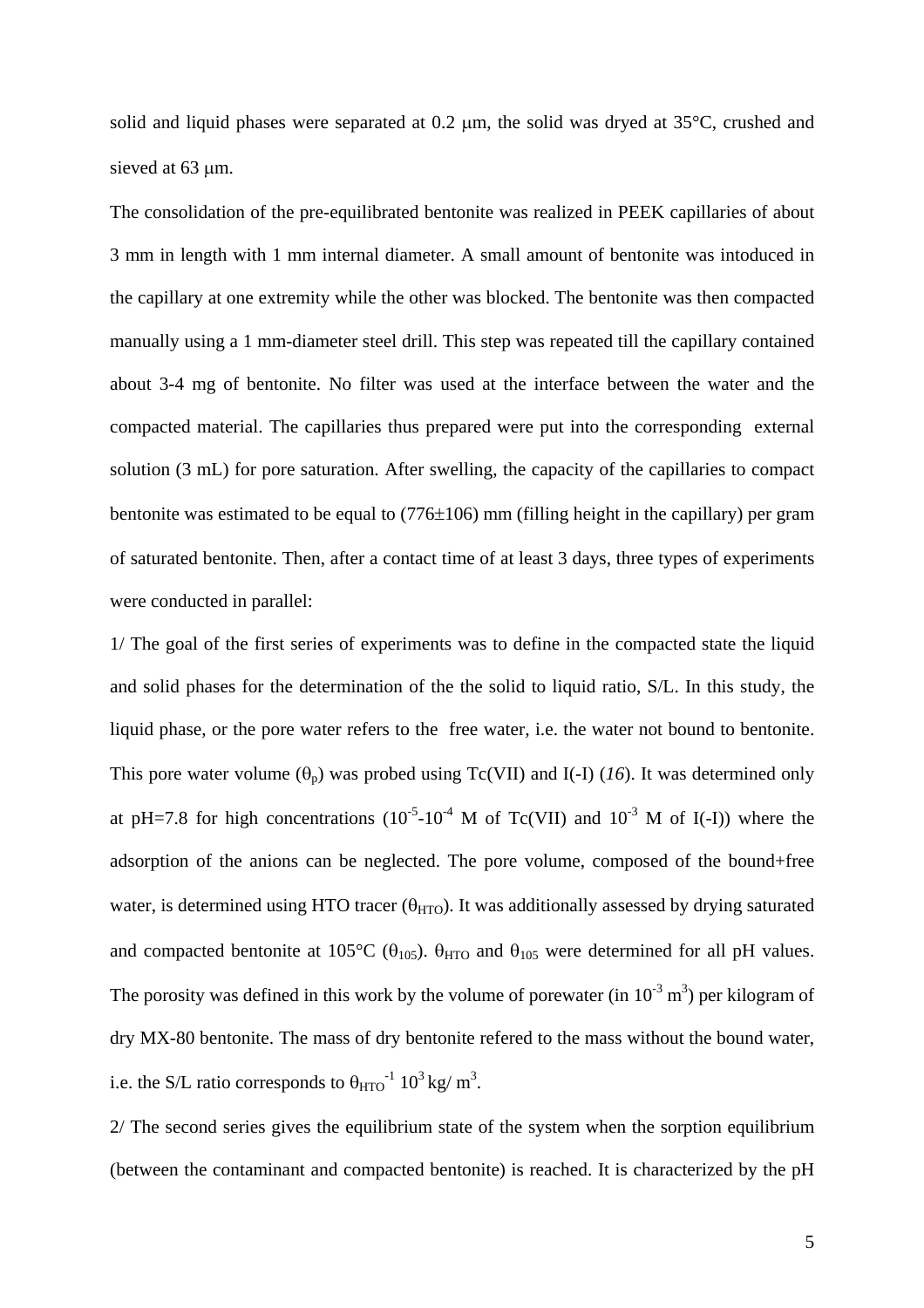value and the composition of major (Na, K, Mg, Ca) and minor (Al, Si, Fe) ions in the external solution.

3/ The third series implies the measure of the sorption data either at equilibrium or as function of the contact time (between the compacted material and the solution).After a contact time of x days, the saturated bentonite in the capillaries was pushed out, the first part of the compacted material was removed (about 0.3mm in height) and the material was weighted (m<sub>tot</sub>). Then, it was dryed at 105°C (determination of  $\theta_{105}$ ) or mixed with 0.1M HCl at a solid to solid ratio of 1 kg/ m<sup>3</sup> for analysis of the total activity in the solid ( $A_{\text{tot}}$ ; determination of  $\theta_{\text{p}}$ ,  $\theta_{\text{HTO}}$  and sorption data). The activity in the external solution was also measured (A<sub>f</sub>). The activity in the porewater in Bq for a given sample is:

$$
A_p = \frac{m_{tot} \theta_p A_f}{(1 + \rho_{H20} \theta_{HTO})}
$$
 (1)

with  $m_{tot}$  in kg and  $A_f$  in Bq/L. The volumic mass of water ( $\rho_{H20}$ ) is supposed to be equal to 1  $10^3 \text{ kg/m}^3$ .

For the experiments conducted with  $Tc(VII)$  and  $I(-I)$ ,  $Ap=A<sub>tot</sub>$ . For the sorbed elements, the Kd value (in  $10^{-3}$  m<sup>3</sup>/kg) can be derived according to the following relation:

$$
K_{d}(C) = \frac{A_{tot} - A_{p}}{A_{p}} \cdot \theta_{p}
$$
 (2)

with  $A_{tot}$  in Bq.

For each Kd value, at least three experiments were performed. The Figures give the average values together with the standard deviations.

**Dispersed state.** All experiments were conducted in polyethylene tubes for S/L ratios varying from 0.5 to 10 kg/m<sup>3</sup>. A pre-equilibration of the system was performed according to the methodology presented for the compacted state. Then, the element and the corresponding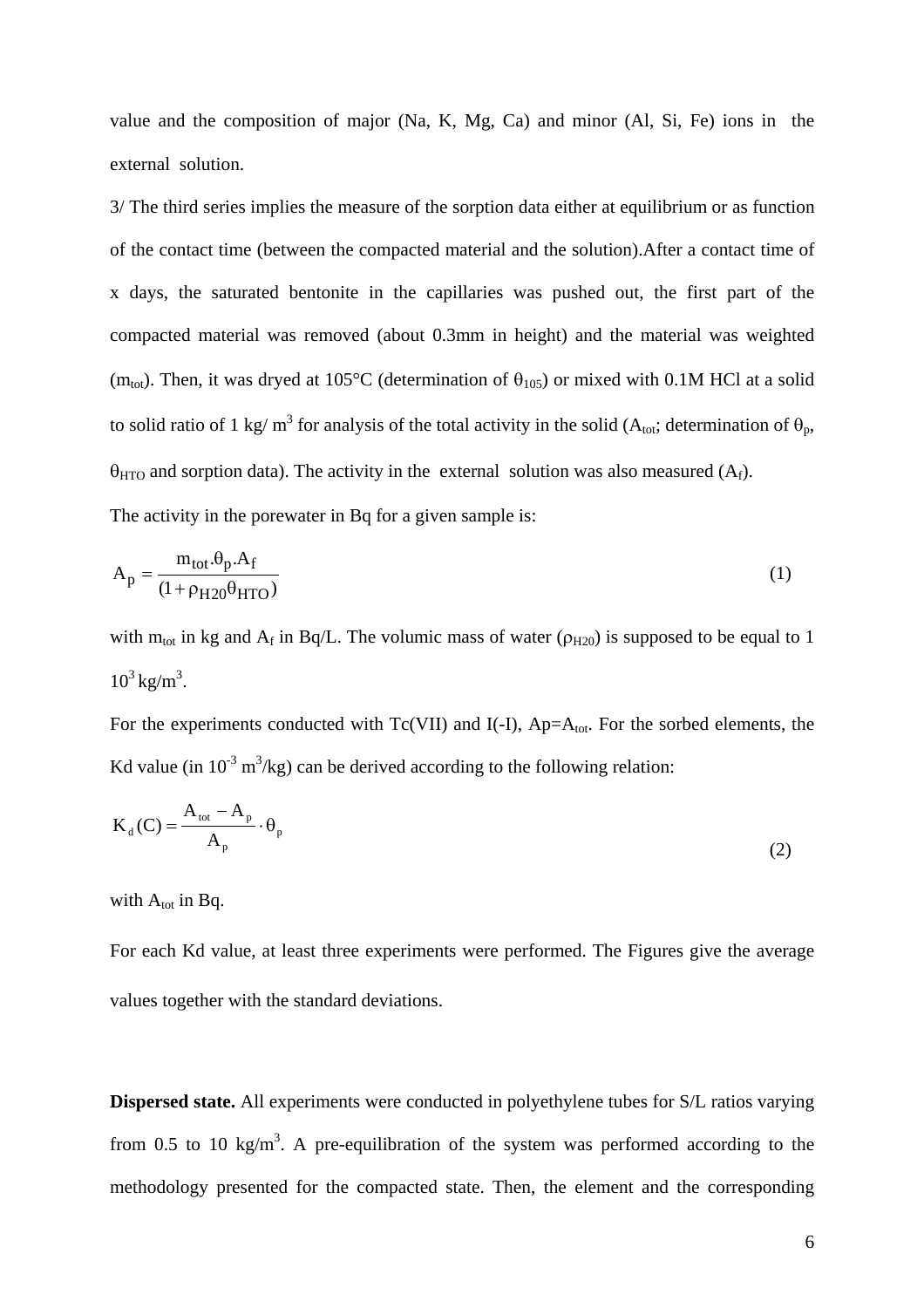tracer were introduced in the suspension at the desired concentration. The suspensions were stirred for 7 days to reach equilibrium. Studying the sorption kinetics, this time was found to be sufficient to reach equilibrium. The solid phase was separated from the aqueous one by centrifugation for 30 minutes at 11000 g. Aliquots of the supernatant were analysed to derive the distribution coefficients using the following expression:

$$
K_{d}(D) = \frac{A_{tot} - A_{L}}{A_{L}} \cdot \frac{L}{S}
$$
 (3)

where  $A_{\text{tot}}$  is the total activity added to the system (Bq),  $A_L$  is the equilibrium activity in the liquid phase (Bq), and S/L the solid to liquid ratio in  $10^3$ kg/m<sup>3</sup>.

**(C) Analytical Methods.** A PQ-Excel ICP-MS (VG-Elemental) was used to analyse the major and minor cations (see Table 1). HTO, Cs  $(^{137}Cs)$  and Ni  $(^{63}Ni)$  analysis were performed by liquid scintillation counting using a Packard 2550 TR/AB Liquid Scintillation analyzer. The scintillation cocktail was ULTIMA GOLD  $AB^{TM}$  (Packard).

#### **(D) Modelling**

The objective is to use the data measured in the dispersed state to define an operational model allowing to predict the retention in the compacted state. The basic assumption in both cases is that Cs and Ni sorb predominantly on the montmorillonite fraction of MX-80 bentonite.

The minerals dissolution is considered indirectly by introducing the measured concentration of Si, Al and Fe in the solution (Table 1). At the solid/water equilibrium, the composition of the exchange sites as well as the speciation of the surface sites are calculated for the solution composition (Table 1) using the parameters given in Table 2.

The acid-base properties of edge sites is still a matter of discussion in the literature (*17*). In the present study, the simplified two-pK nonelectrostatic model from Bradbury et al. (13) is used . Although it has not a real physical meaning (*18*), it remains an "operational" model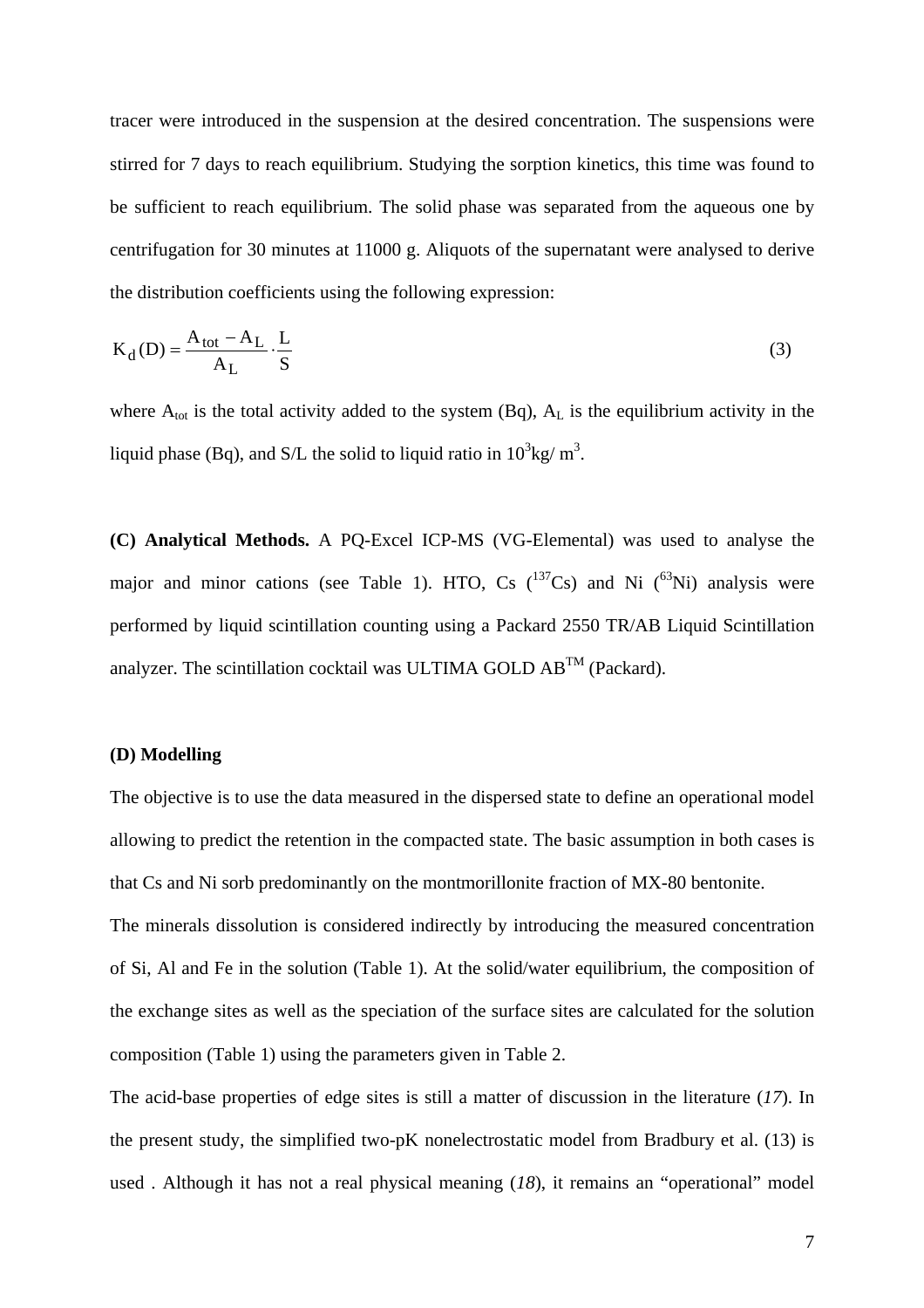tested with a lot of radionuclides (see references quoted). In the model, the electrostatic term is not explicitely represented. Either it is of significance importance and the pH-dependent coulombic contribution is included in the interaction constants (*19*) or it can be ignored (*18*)

For compacted and dispersed states, sorption is described by pH-dependent interaction with clay edges and by the cation exchange in the interlayer and on the basal plane surfaces. The parameters used to describe the interaction between Ni and Cs and montmorillonite are included in Table 2. Except for the major element exchange, the competition of metallic impurities with Cs and Ni for sorption sites is not considered. First, the amount of mobilized metallic impurities from MX-80 bentonite is not higher than  $10^{-7}$  mol/g (15). Second, the preequilibrium step following the batch procedure (Figure 1) is expected to reduce impurities to even lower values. Third, considering the S/L ratios explored in the present study, the number of sorption sites is much higher than the concentration of impurities.

The Phreeqc code was used to model the sorption results using the Llnl.dat database to calculate the speciation in aqueous solution (*20*). For the kinetic experiments, the sorption model was coupled with a transport model considering a diffusion process. For the transport part, the only fitting parameter was the diffusion coefficient.

#### **RESULTS AND DISCUSSION**

#### **(A) System characterization**

**Porosity characterization in the compacted state.**  $\theta_{\text{HTO}}$  and  $\theta_{105}$  were found similar irrespective of the pH value. The pore volume determined by drying at 105°C amounts to  $(0.41\pm0.05)$   $10^{-3}$  m<sup>3</sup>/kg. This value appears sligthly lower than that determined with HTO  $(0.49\pm0.03)$   $10^{-3}$  m<sup>3</sup>/kg. The dry density of bentonite amounts to  $1100\pm60$  kg/m<sup>3</sup>.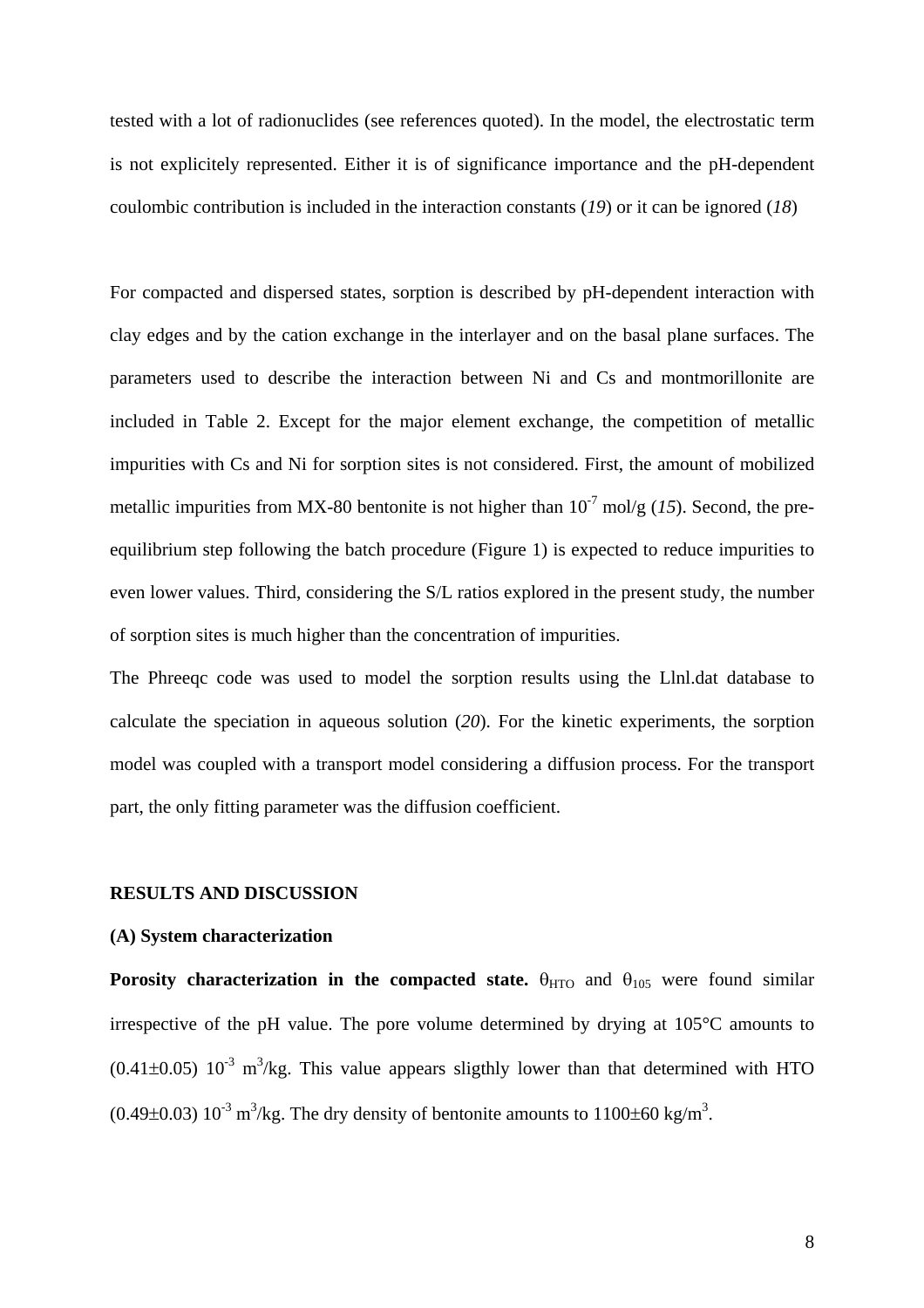The free pore water volume probed by  $TcO_4^-$  and I was found to be equal to (0.24 $\pm$ 0.04).10<sup>-3</sup>  $m<sup>3</sup>/kg$  independent on the concentration and choice of the anion. Due to the anionic exclusion phenomenon, the anions access neither to the water in the double layers associated with external surfaces of the clay stacks, nor in the interlayer space (*16*). The distribution free / bound water appears therefore in the proportions 49:51%. Considering a value of 0.3 nm for one water layer, the different specific surface areas of montmorillonite (i.e. 30 and 8.5  $m^2/g$ ) for the external basal and edge surfaces, respectively and 750  $\text{m}^2/\text{g}$  for the interlayer surface area) (*18*) and 2-2.5 (*21*) and 2-3 (*21*-*22*) water layers for the external and internal surfaces, respectively, one would calculate a free porosity value of  $\theta_p=0.18\pm0.06$  L/kg. The prediction appears coherent, at least within experimental errors, with the experience.

The S/L ratio corresponding to  $\theta_p^{-1}$  amounts to 4200 kg/ m<sup>3</sup>. This value is supposed to be constant in the pH range investigated (4-9).

**Water/solid Equilibrium.** Table 1 summarises the characteritics of the solution (pH, major and minor concentrations) after reaching sorption equilibrium for dispersed and consolidated states. A slight increase in the ionic strength is oberved in the compacted state. This may be explained by a sligth evaporation of the external solution after the equilibrium period. For the minor elements, the concentration remains nearly constant, irrespectively of the system considered. The measured concentrations are similar to values measured for equilibrium of purified montmorillonite with water (*12,17*).

### **(B) Sorption studies**

**Dispersed state.** Experimental results for Cs and Ni are given in Figures 2. Model parameters describing the interaction of Cs and Ni with montmorillonite are already available in the literature. The works of Bradbury & Baeyens (for Ni) (*12,13*) and Hurel et al. (for Cs) (*11*)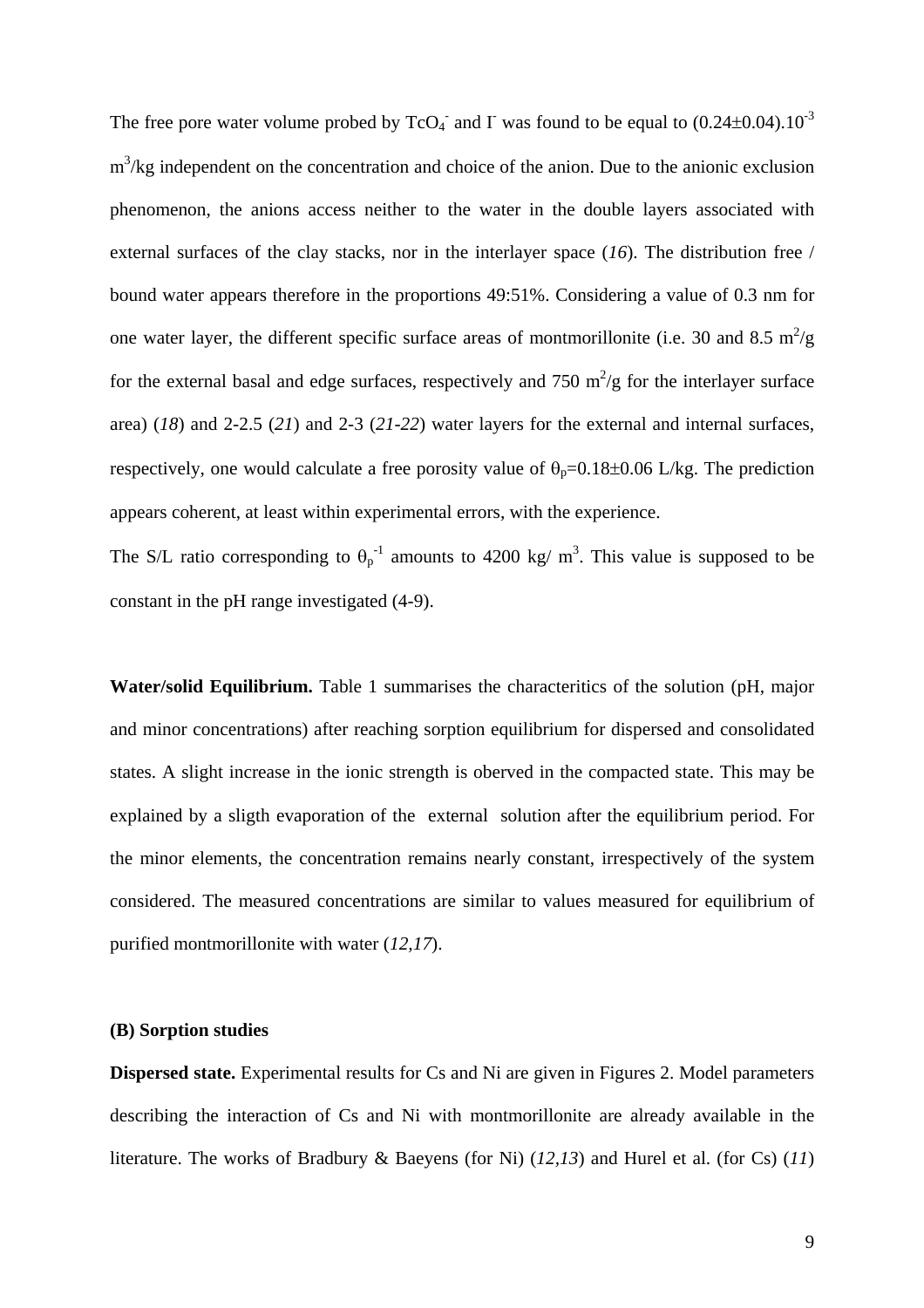performed under well-controlled conditions (simplified medium, purified Namontmorillonite) with Swy-1 and MX-80 Na-montmorillonite, respectively, were chosen as references for this study. For Cs, the lines in Figure 2 correspond to the calculation made considering an interaction governed by the exchange sites using only the published exchange constant (*11*). The prediction agrees to the experimental data for equilibrium solution concentrations  $(C_L)$  above 10<sup>-6</sup> M. At lower concentration, the prediction underestimates the sorption by a factor of about 0.6. This indicates the existence of a second interacting site governing Cs sorption for trace concentrations. According to the literature, this may be explained by the interaction of Cs with edge sites (*11,23*). However, the pH-edge measured for trace concentrations (Fig. 2B) shows that the interaction is not affected by the change in pH. The mechanism associated to this second site must also be a cation exchange mechanism with interlayer cations. This could be the result of different binding energies of Cs in the interlayer due to different substitutions in octahedral and tetrahedral sites. It may alternatively as well be due to the existence of another clay mineral, in low amount, in MX-80 bentonite. Under a quantitative point of view, the interaction of Cs with this new exchange site must be stronger than that presented by montmorillonite (i.e.  $\equiv$ X site, Table 2). The new site (i.e.  $\equiv$ Xa site, Table 2) is introduced in the model with the parameters given in Table 2. It shall be noted that the parameters are applicable only for the conditions of the present study.

The sorption edge data and isotherms obtained for Ni are presented in Figures 2C-D together with the published sorption edge data obtained with  $(MX-80)$  Na-montmorillonite in NaNO<sub>3</sub> 0.05 M (*15*) (Figure 2C). The latter series is used to test the model of Bradbury & Baeyens obtained for montmorillonite extracted from Swy-1 bentonite (*13*). As shown by the dashed line in Figure 2C, the model over-estimates the retention by more than one order of magnitude when the surface complexation mechanism dominates (pH>5, trace concentrations). This deviation can be explained with the parameters of Bradbury & Baeyens considering the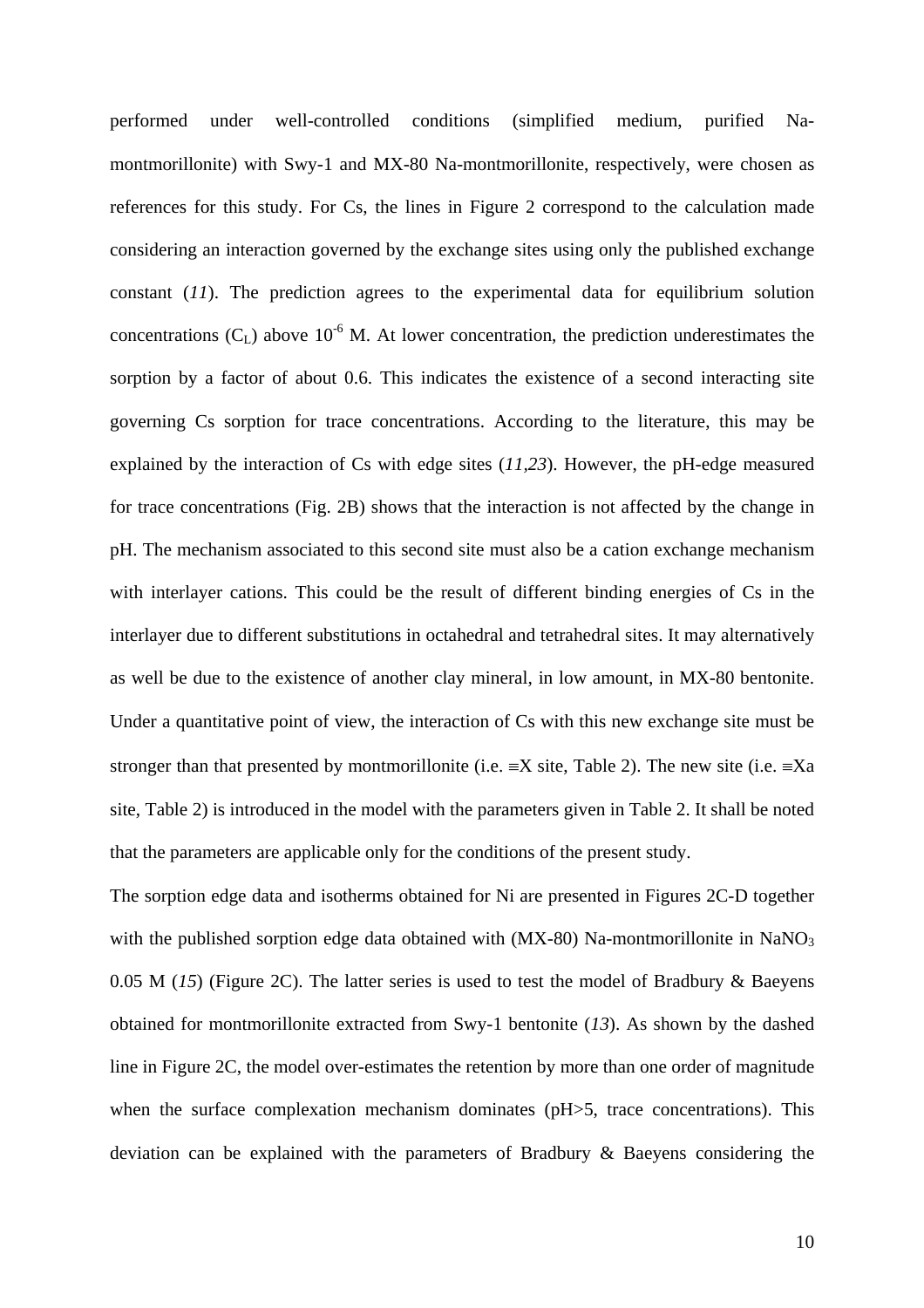presence of a strong competiting agent, like Zn, at a concentration of  $10^{-5}$  M. Such a concentration was not detected and a competition effect is therefore not expected. The agreement becomes better if the interaction of Ni with the strong site is entirely negected. This modified model allows as well to describe the data measured with bentonite and the synthetic groundwater (SGW) (solid lines in Figures 2C and 2D). The results may indicate that the strong site present on montmorillonite extracted from Swy-1 bentonite ("Swy-1 montmorillonite) is not present on the clay material extracted from MX-80 bentonite ("MX-80 montmorillonite").

A detail examination of the data reveals however a slight disagreement between the model and the experience. In the pH range between 4 and 6, for trace concentrations, the model underestimantes the retention. This may be explained by a pH-dependent interaction of Ni with another site. An estimation of the parameters associated to this interaction were obtained as follows: the apparent deprotonation constant (ka) was fixed while the number of sites and the interaction contant were fitted using the isotherm measured at pH=5.8 (Figure 2F). The pH-edge for trace concentration was then calculated and compared with the experimental data (Figure 2E). This was done for log ka values varying form –8 to –4 (see Figure 2E). The best agreement is found with the parameters given in Table 2. The pKa value appears lower than those generally found for mineral surface sites. MX-80 bentonite contains about 0.4% in weight in organic matter (*24*). Organic matter, and particularly carboxylate groups, could be reponsible for this interaction. This assumption is confirmed by the data measured with bentonite treated with  $H_2O_2$ : between pH=4 and pH=7, the calculation made with the modified model of Bradbury & Baeyens (*13*) agrees with the experiment without considering the interaction of Ni with a secondary phase (Figure 2C, gray symbols).

In conclusion, the cationic exchange mechanism dominates the sorption for Ni concentrations above  $10^{-4}$ M and pH<4. Organic matter is the dominant interacting phase for trace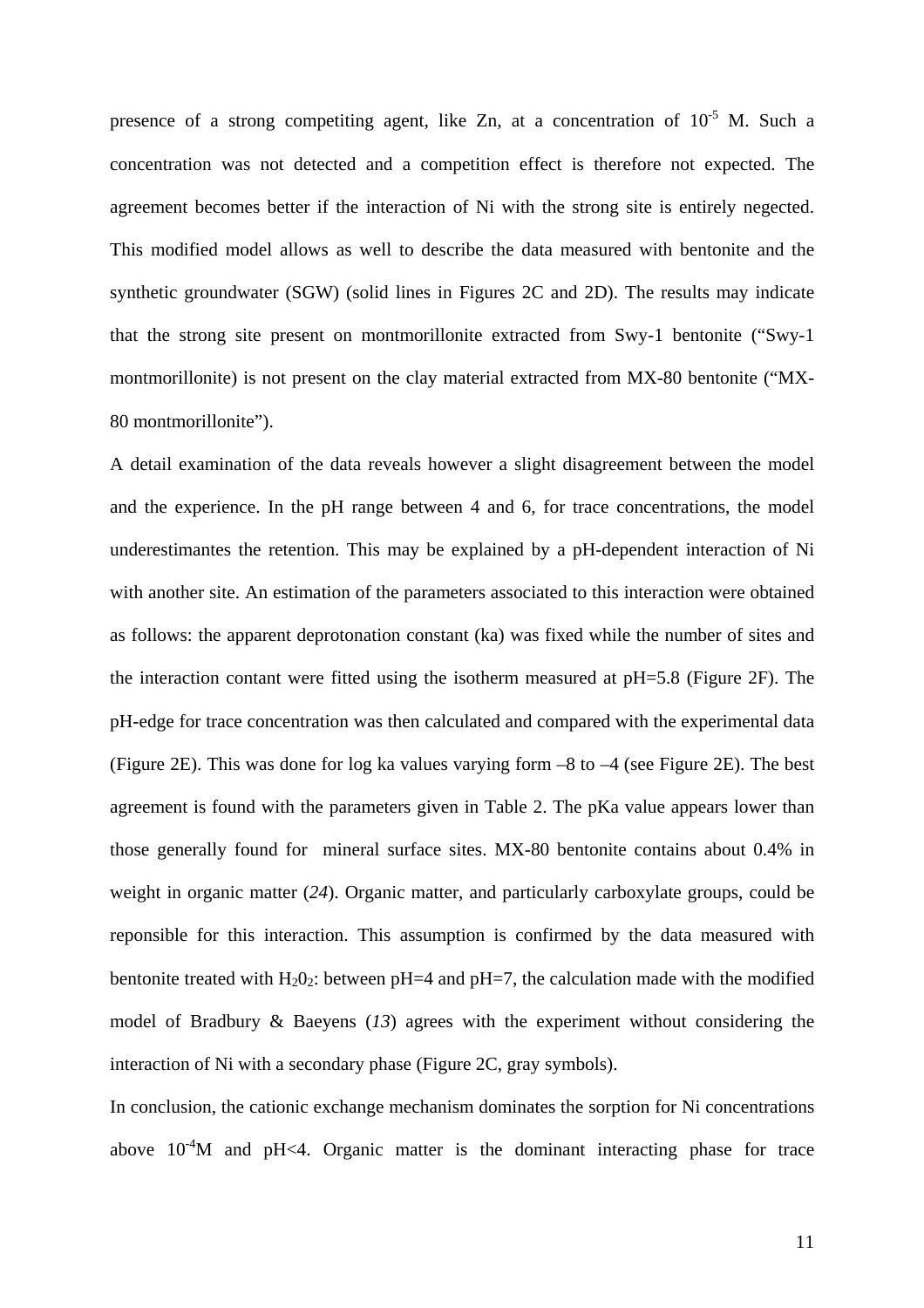concentrations and pH values varying from 4 to 6. Finally, in conditions relevant to nuclear waste disposal (pH>7, trace concentrations) (*25*), the sorption is governed by a surface complexation mechanism with edge surface sites. Montmorillonite appears in this case to be the dominant interacting phase.

#### **Compacted state**

*Kinetic.* The design can be decomposed into two systems: the external solution in equilibrium with the atmosphere and the compacted medium where the porewater is locally in equilibrium with bentonite for a high solid to liquid ratio. Before the addition of Cs or Ni, and according to the methodology given in Figure 1, the whole system is considered in equilibrium, i.e. the water of the external solution (in equilibrium with the atmosphere) has the same composition as the free pore water. In the presence of Cs or Ni, the equilibrium is disturbed by the sorption of the element on bentonite. Two processes need to be considered:

- $\Box$  The diffusion of Cs or Ni from the external solution to the porewater and the sorption of the element on bentonite.
- $\Box$  The re-equilibration of the pore water composition with respect to the water of the external solution after the sorption reaction.

In the conditions of the study, the volume of the external solution is much higher than the volume of the porewater (V( external solution)/V(porewater) $>2.10^6$ ). Therefore, the composition of the external solution does not vary during the sorption process. The equilibration process was followed by analysing the temporal evolution of the content of Ni or Cs in the compacted system (i.e. pore volume  $+$  bentonite). The sorption equilibrium is considered to be reached when it does not vary anymore with contact time.

This is illustrated in Figure 3 for Ni and Cs. The amount of Ni and Cs in the capillaries increases as the contact time increases till a plateau is reached after about 40 days for both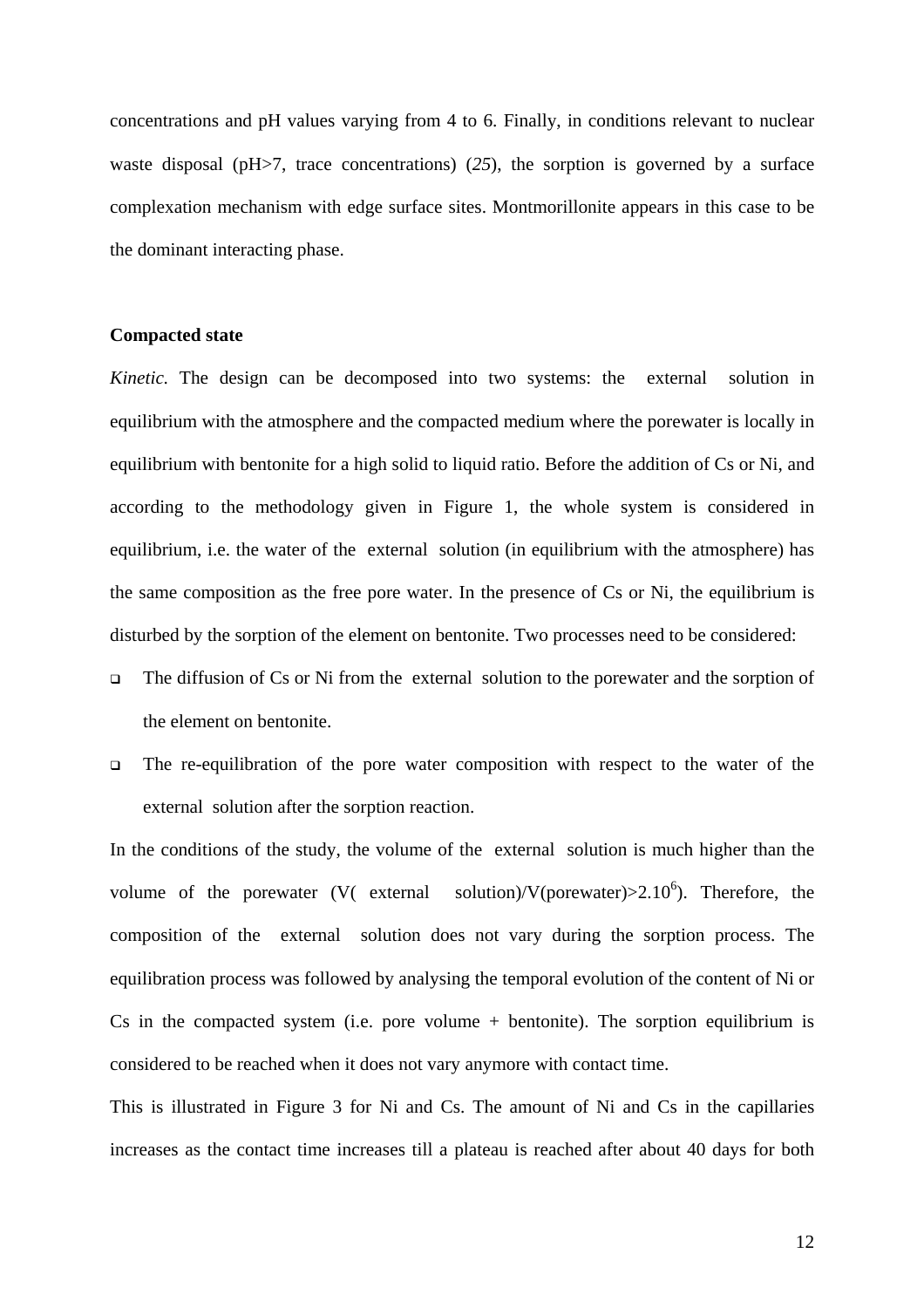cations. The gray zones corespond to the simulation made with the PHEEQC code. The calculation takes the variation of the mass of saturated bentonite in the different capillaries  $(m_{tot}=3.9\pm0.5$  and  $4.0\pm1.0$  for Cs and Ni, respectively) and the uncertainty associated to the consolidation capacity of the capillaries (776±106 mm per gram of saturated bentonite) into account. The increase in concentration is well described by a diffusion process of Ni, Cs from the external solution to the compacted clay medium with an effective diffusion coefficient of  $5.10^{-10}$  m<sup>2</sup>/s for both cations. At equilibrium, in the case of Ni, a decrease of the retention capacity of bentonite, as compared to that determined in the dispersed state, is needed for a good agreement (see next part).

Based on these results, equilibration times were fixed to 2 and 3 months for Cs and Ni, respectively.

*Data at equilibrium.* The experimental data measured for Cs with the compacted material are given in Figures 4A-B together with the data measured in the dispersed state. A good agreement is found between both series of experiments. As indicated by the solid lines, the model derived from the dispersed state describes as well the data in the compacted state. The cation exchange capacity and the constants characterizing the interaction appear therefore not significantly affected by the consolidation.

Sorption edges and sorption isotherms obtained for Ni in the compacted state are displayed in Figures 4C-F. The results obtained in the presence and absence of buffers are nearly identical. As it is the case in the dispersed state (*12*), the buffers used in (*12*) do not alter the sorption behaviour of Ni on compacted bentonite. When the cation exchange mechanism (Figures 4C and 4D) and/or the interaction of Ni with organic surface sites (Figure 4E) dominates, the agreement between dispersed and consolidated states is good.

On the other hand, when the surface complexation mechanism with edge sites dominates, a significant deviation between model and experiment is observed (Figure 4F). Quantitatively,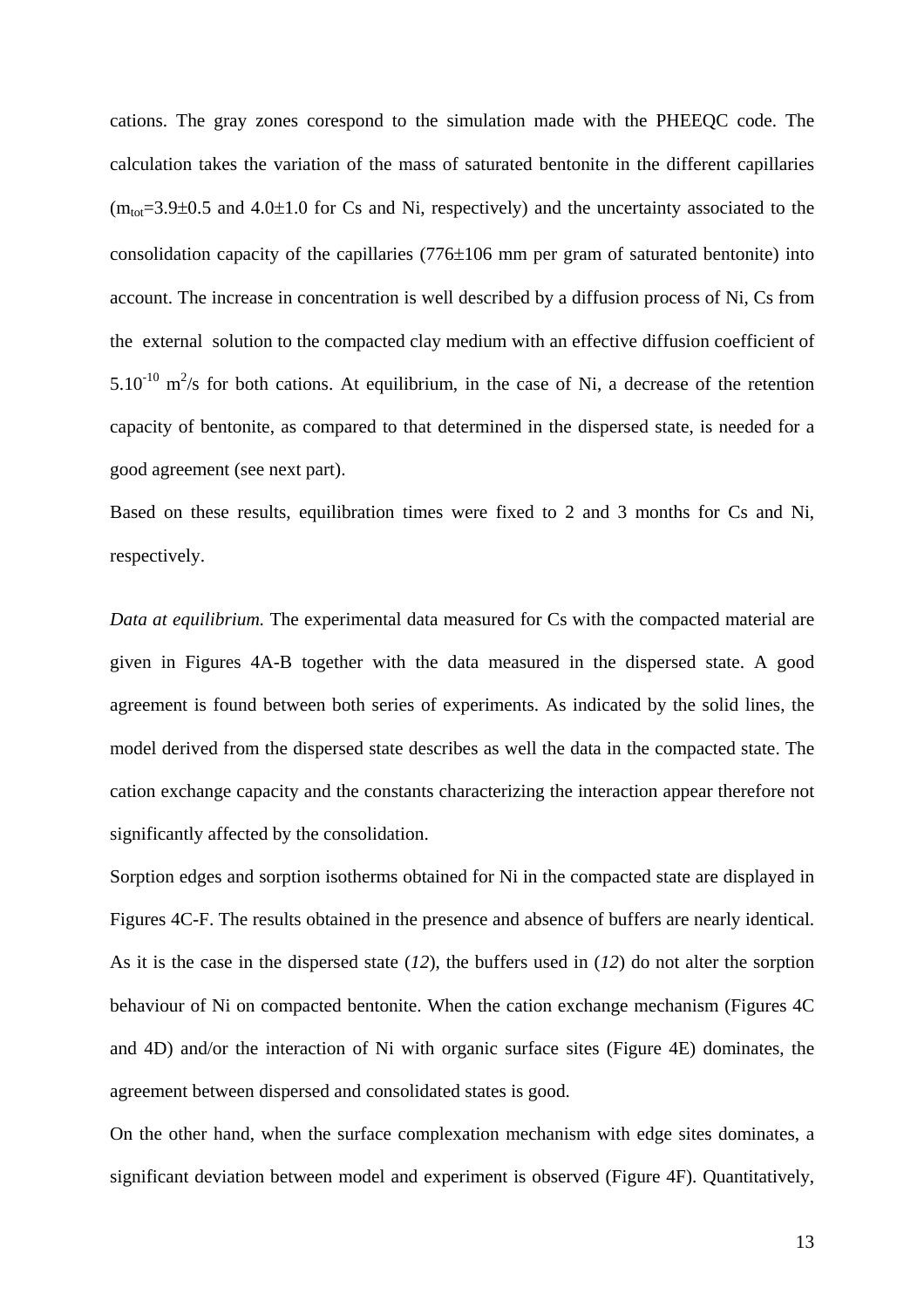this may be explained by a modification of the interaction constant or by a diminution of the number of sites. Both assumptions were tested in Figure 5 and the results show that the first assumption is more reliable. An interesting consequence of this decrease is that even if the clay part of MX-80 bentonite remains the predominant interacting phase, organic matter, in spite of its low content, becomes a significant interacting phase in the compacted system in conditions relevant to nuclear waste disposal (it contributes to about 20% of the total sorption capacity of bentonite). The origin of the decrease appears unclear. It may be explained either by a modification of the complexed species in the compacted species (a change of the intrinsic binding constant) or by a modification of the electrostatic term contribution in the conditional constant. The origin of the effect could arise from the interaction between edge surfaces in the compacted state (*26*). However, further experiments are necessary to understand the exact nature of the consolidation effect on the retention.

#### **ACKNOWLEDGEMENT**

We thank the French National Agency for Radioactive Waste Management (ANDRA) for providing us the bentonite and for its financial support. X.K. WANG is thanked for its experimental contribution concerning the measure of sorption data in the dispersed state. Financial support for X.K. WANG from the French Research Ministry is gratefully acknowledged.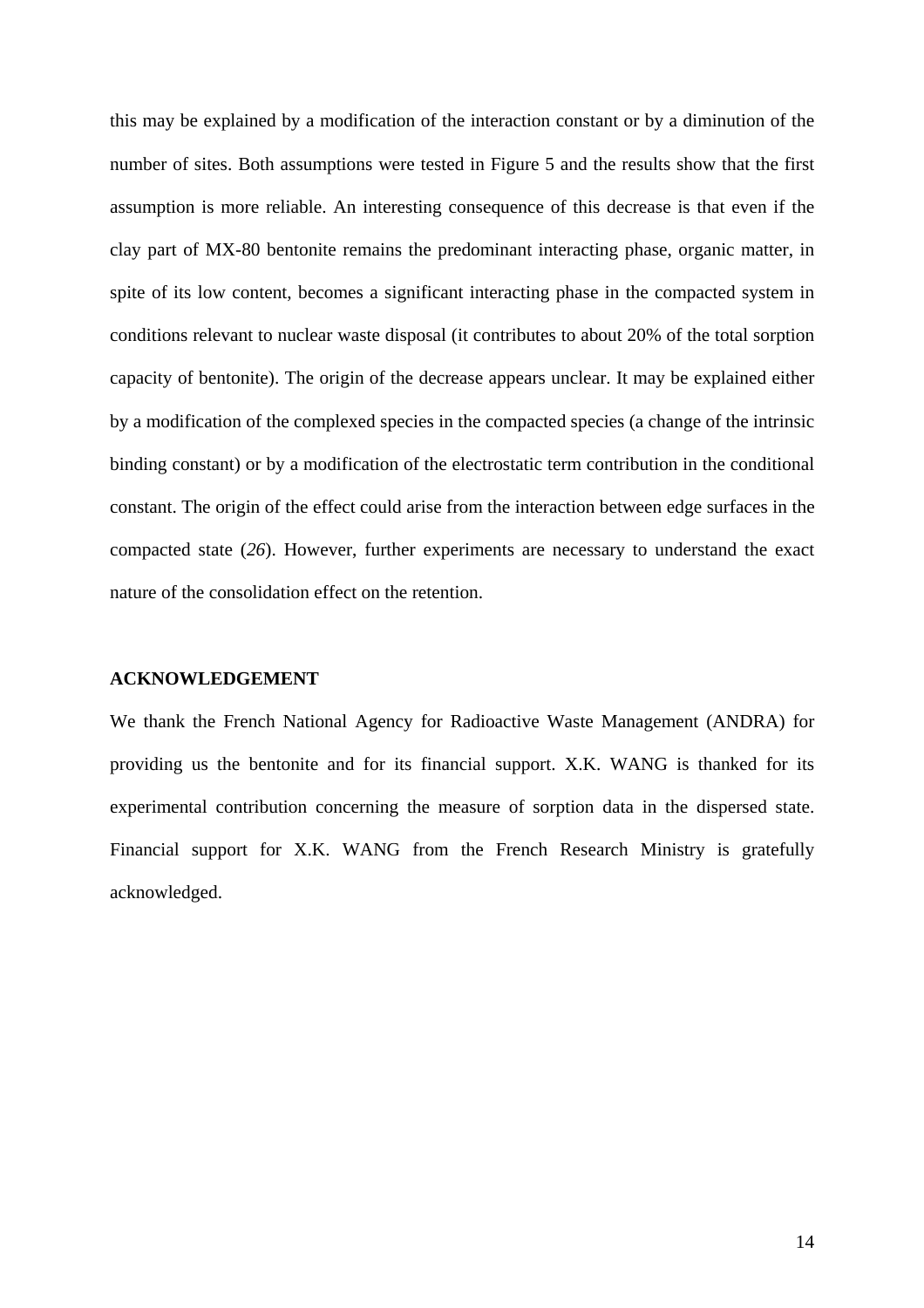## **Literature Cited**

- 1. Nowak, E.J. *In: Scientific Basis for Nuclear Waste Management II.* Northrup Jr., C.J.M. (Ed.), Elsevier, New York, 403, 1980.
- 2. Bradbury, M.H.; Baeyens, B. Near field sorption data bases for compacted MX-80 bentonite for performance assessment of a high-level radioactive waste repository in opalinus clay host rock. PSI Report N. 03-07, 2003.
- 3. Yu, J.-W.; Neretnieks, I. Diffusion and sorption properties of radionuclides in compacted bentonite. SKB report TR 97-12, Stockholm, 1997.
- 4. Bourg, I.C.; Bourg, A.C.M.; Sposito G. Modeling diffusion and adsorption in compacted bentonite: a critical review. J. Cont. Hydro. **2003**, *61*, 293.
- 5. Bradbury, M.H.; Baeyens, B. A. Comparison of apparent diffusion coefficients deduced from diffusion experiments in compacted Kunigel V1 bentonite with those derived from batch sorption measurements: A case study for Cs(I), Ni(II), Sm(III), Am(III), Zr(IV) and Np(V). PSI Report N. 03-02, Nagra NTB 02-17, 2003.
- 6. Ochs, M.; Lothenbach, B.; Shibata, M.; Sato, H.; Yui, M. Sensitivity analysis of radionuclide migration in compacted bentonite: a mechanistic model approach. J. Cont. Hydro. **2003**, *61*, 313.
- 7. Ochs, M.; Boonekamp, M.; Wanner, H.; Sato, H.; Yui, M. A quantitative model for ion diffusion in compacted bentonite. Radiochim. Acta **1998**, *82*, 437.
- 8. Eriksen, T.E.; Jansson, M. Diffusion of  $\Gamma$  Cs<sup>+</sup> and Sr<sup>2+</sup> in compacted bentonite. Anion exclusion and surface diffusion. SKB report TR 96-16, Stockholm, 1996.
- 9. Oscarson, D.W.; Hume, B.H.; King, F. Sorption of cesium on compacted bentonite. Clay Clay Miner. **1994**, *42*, 731.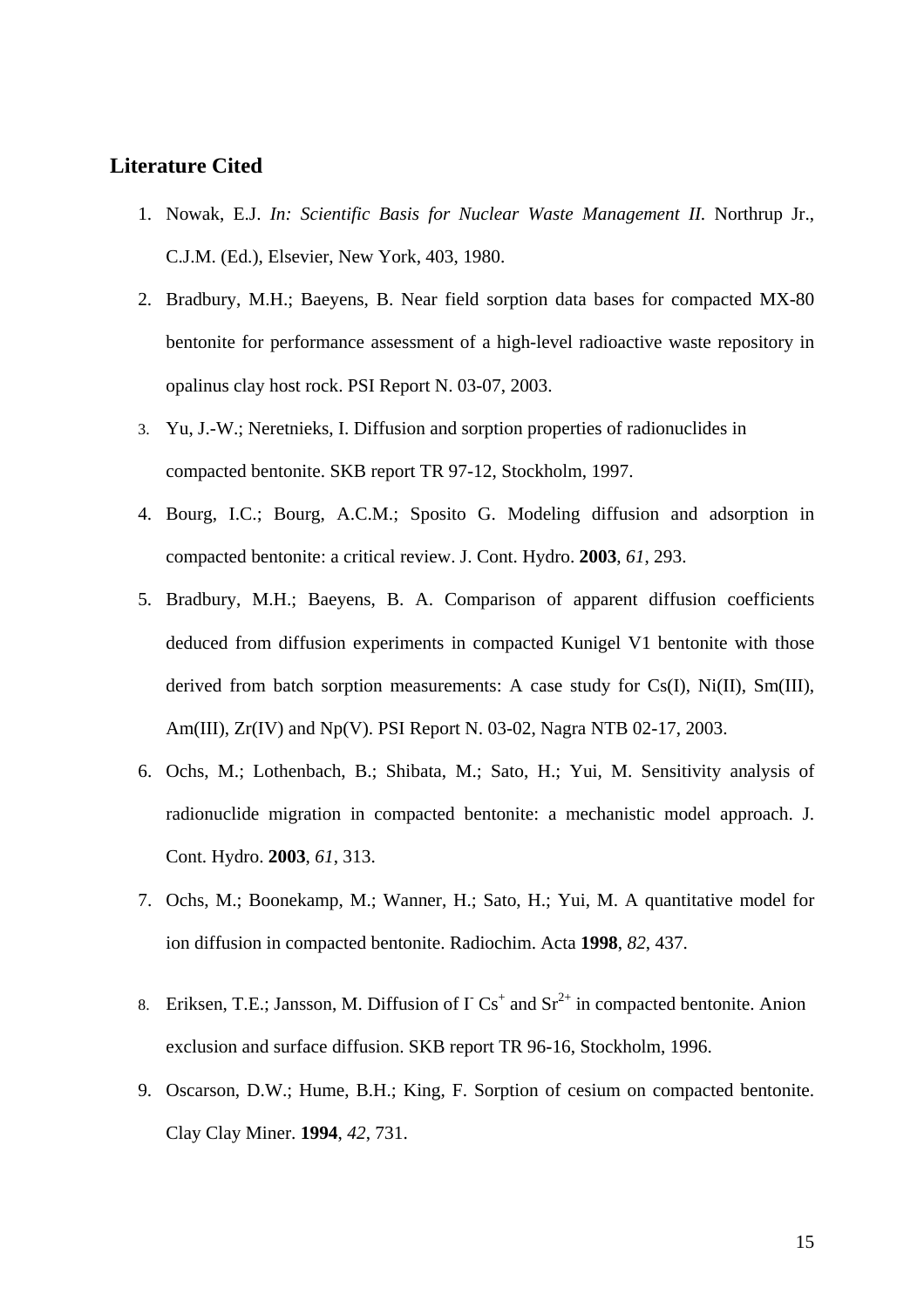- 10. Muurinen, A.; Penttilä-Hiltunen, P.; Rantanen, J. Diffusion mechanisms of strontium and cesium in compacted sodium bentonite. Mat. Res. Soc. Symp. Proc. **1987**, *84*, 804.
- 11. Hurel, C.; Marmier, N.; Séby, F.; Giffaut, E.; Bourg, A.C.M.; Fromage, F. Sorption behaviour of caesium on a compacted bentonite sample. Radiochim. Acta **2003**, *90*, 1.
- 12. Baeyens, B; Bradbury, M. H. A mechanistic description of Ni and Zn sorption on Namontmorillonite. Part I: Titration and sorption measurements. J. Cont. Hydro. **1997**, *27*, 199.
- 13. Bradbury, M.H.; Baeyens, B. A mechanistic description of Ni and Zn sorption on Namontmorillonite. Part II : Modelling. J. Cont. Hydro. **1997**, *27*, 223.
- 14. Kunze, G.W. ; Dixon, J.B. Pretreatment for mineralogical analysis. *In : Methods of Soil Analysis: Part I, Physical and Mineralogical Method.* 2nd edn. Klute A. (ed.), Agronomy Monograph No 9, American Society of Agronomy, Madison, WI., 91, 1986.
- 15. Hurel, C. Thèse de doctorat. Rétention d'éléments trace sur une bentonite: étude expérimentale et modélisation. Université de Nice Sophia Antipolis, 2002.
- 16. Bradbury, M.H.; Baeyens, B. Porewater chemistry in compacted re-saturated MX-80 bentonite. J. Cont. Hydro. **2003**, *61*, 329.
- 17. Duc, M. ; Gaboriaud, F. ; Thomas, F. Sensitivity of the acid-base properties of clays to the methods of preparation and measurement. 1. Literature Review. J. Colloid Interf. Sci. **2005**, *289*, 139. Duc, M. ; Gaboriaud, F. ; Thomas, F. Sensitivity of the acid-base properties of clays to the methods of preparation and measurement. 2. Evidences from continuous potentiometric titrations. J. Colloid Interf. Sci. **2005**, *289*, 148.
- 18. Tournassat, C.; Ferrage, E.; Poinsignon, C.; Charlet, L. The titration of clay minerals I. Discontinuous backtitration technique combined with CEC measurements. J. Colloid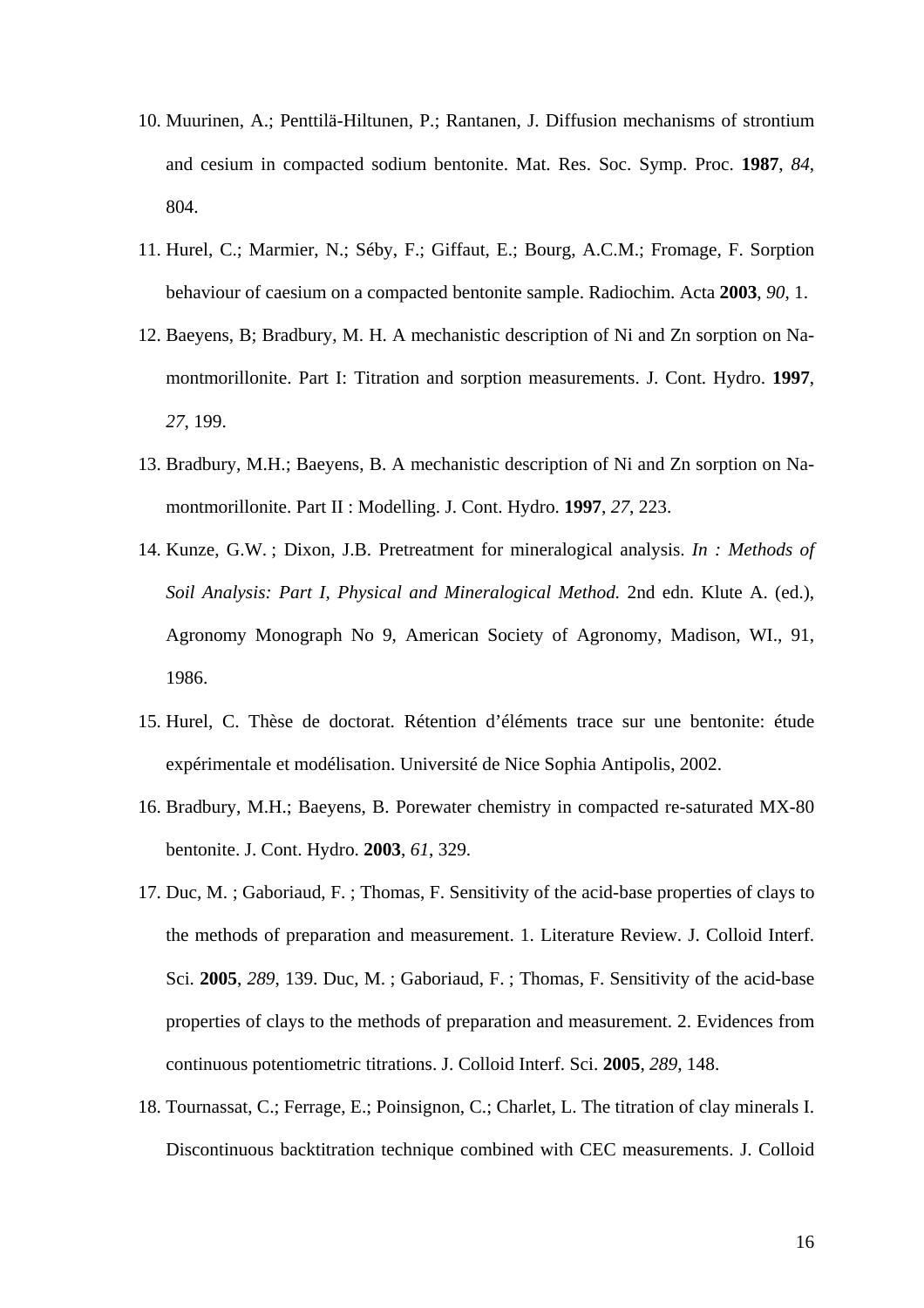Interf. Sci. **2004**, *273*, 224. Tournassat, C.; Greneche, J.-M ; Tisserand, D.; Charlet, L. The titration of clay minerals II. Structural based model and implications on clay reactivity. J. Colloid Interf. Sci. **2004**, *273*, 234.

- 19. Bradbury, M.H.; Baeyens, B. Sorption of Eu on Na- and Ca-montmorillonites: Experimental investigations and modelling with cation exchange and surface complexation. Geochim. Cosmochim. Acta **2002**, *66*, 2325.
- 20. Parkhurst, D.L.; Appelo, C.A.J. Report 99-4259, 1999.
- 21. Pusch, R. The microstructure of MX-80 clay with respect to its bulk physical properties under different environmental conditions. SKB report TR 01-08, Stockholm, 2001.
- 22. Torikai, Y.; Sato, S.; Ohashi, H. *In: Scientific Basis for Nuclear Waste Management XVIII.* Murakami, T.; Ewing, R.C. (Eds.), Elsevier, New York, 353, 1995.
- 23. Poinssot, C.; Baeyens, B.; Bradbury, M.H. Experimental and modelling study of the Cs sorption on illite. Geochim. Cosmochim. Acta **1999**, *63*, 3217.
- 24. MÜLLER-VONMOOS, M.; KAHR, G. Mineralogische Untersuchungen von Wyoming Bentonite MX-80 und Montigel. Nagra NTB 83-13, Wettingen Switzerland, 1983.
- 25. Gaucher, E.; Robelin, C.; Matray, J.M.; Négrel, G.; Gros, Y. ; Heitz, J.F. ; Vinsot, A. ; Rebours, H. ; Cassagnabère, A. ; Bouchet, A. ANDRA underground research laboratory : interpretation of the mineralogical and geochemical data acquired in the Collovian-Oxfordian formation by investigative drilling.
- 26. Lagaly, G.; Ziesmer, S. Colloid chemistry of clay minerals: the coagulation of montmorillonite dispersion. Adv. Coll. Inter. Sci. **2003**, *100*, 105.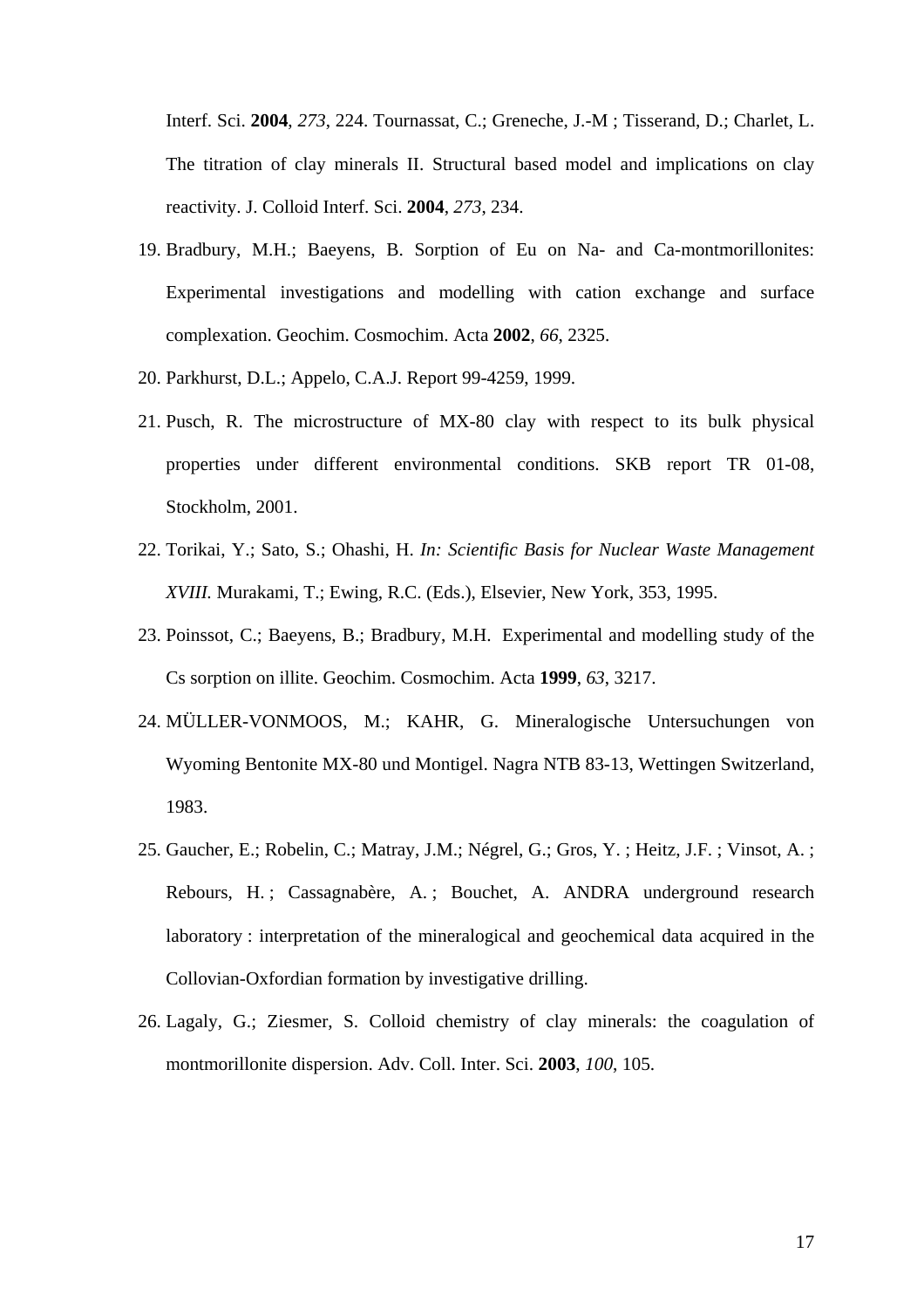27. Bradbury, M.H.; Baeyens, B. Porewater chemistry in compacted re-saturated MX-80 bentonite: Physico-chemical characterisation and geochemical modelling. PSI Report N. 02-10, Nagra NTB 01-08, 2002.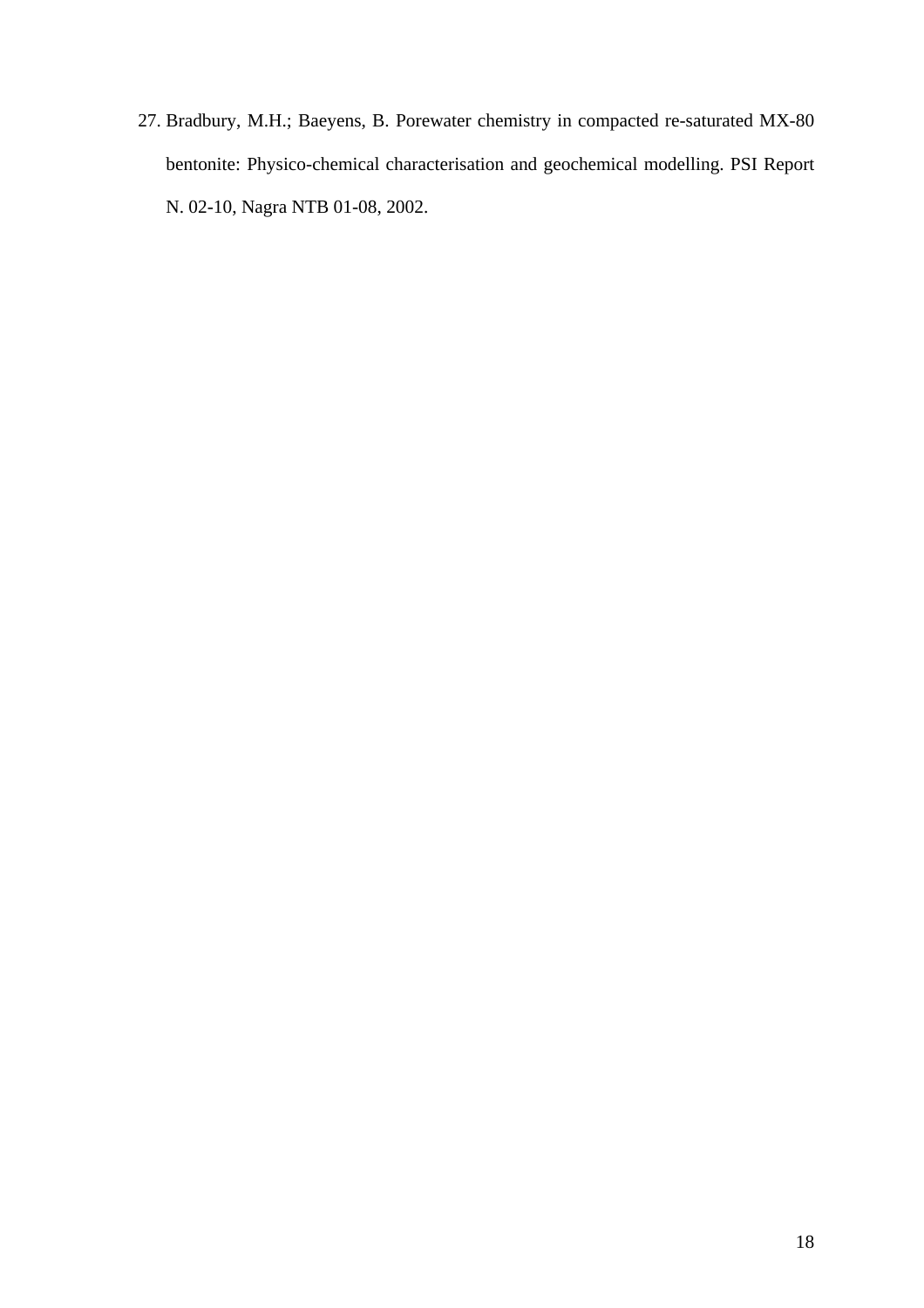|                       |       | <b>MAJOR CATIONS</b>                                   |      |                 |      | <b>MINOR IONS</b> |                          |      |
|-----------------------|-------|--------------------------------------------------------|------|-----------------|------|-------------------|--------------------------|------|
| <b>State</b>          | $pH*$ | $\bf K$                                                | [Ca] | $\mathbf{[Na]}$ | [Mg] | [Si]              | [Al]                     | [Fe] |
|                       |       | In $mM$                                                |      |                 |      | In $\mu$ M        |                          |      |
| Consolidated<br>state |       | 4 - 9 $0.6 \pm 0.2$ 6.6 ± 1.1 57 ± 20 4.4 ± 0.7        |      |                 |      |                   | $107+43$ 0.28 + 31 < 0.9 |      |
| Dispersed state       |       | 4 - 9 $0.4 \pm 0.1$ 5.9 + 0.4 37 $\pm$ 8 3.0 $\pm$ 0.7 |      |                 |      |                   |                          |      |

**Table 1. Analysis of the equilibrium conditions.** 

\* for pH>7.8, experiments are performed in an inert athmosphere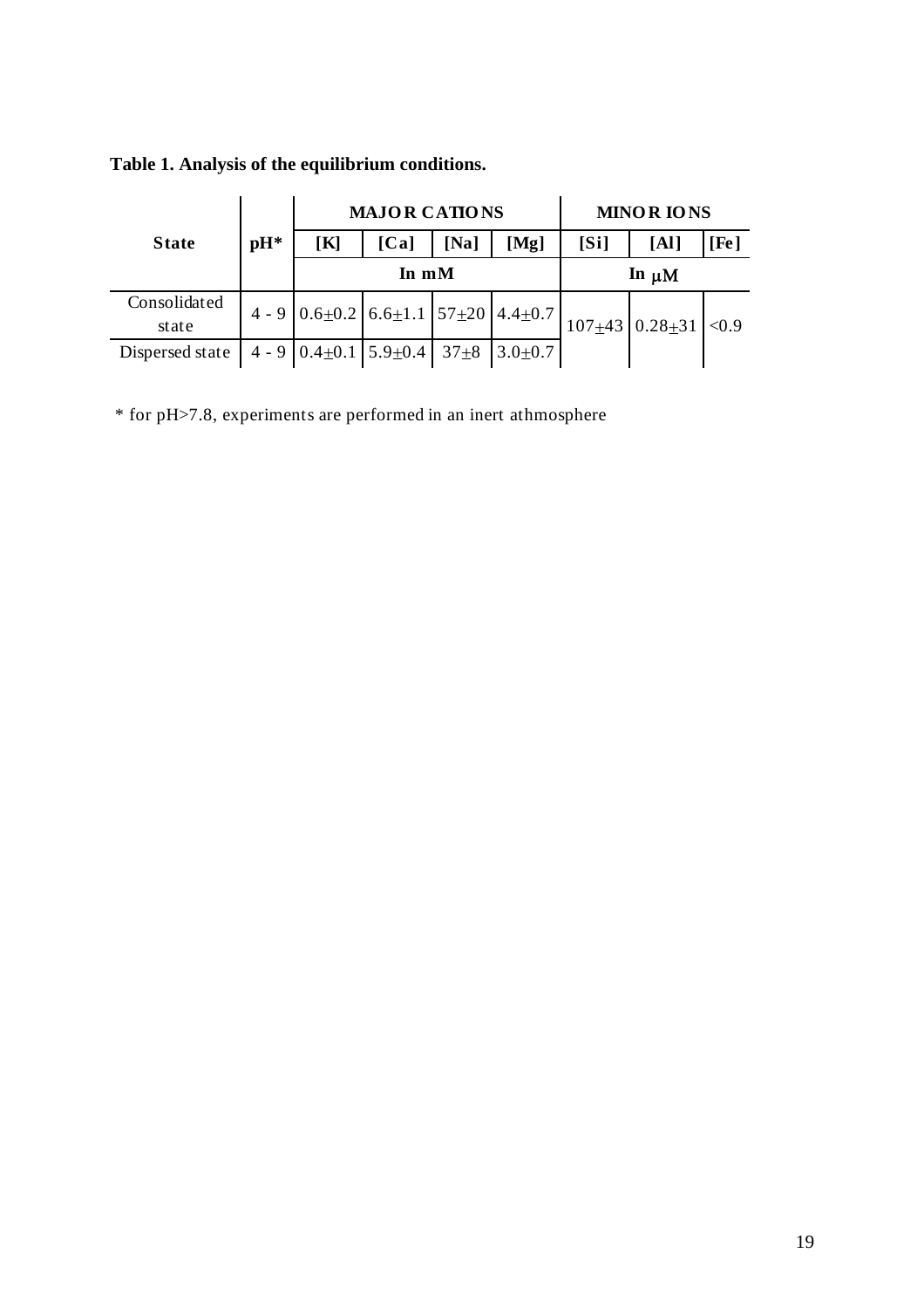**Table 2:** modelling parameters

|                                                                                       | <b>Bentonite description</b>                                         |                                                            |                           |                                    |              |  |
|---------------------------------------------------------------------------------------|----------------------------------------------------------------------|------------------------------------------------------------|---------------------------|------------------------------------|--------------|--|
|                                                                                       | <b>Site types</b>                                                    |                                                            | <b>Site capacities</b>    | [REF]                              |              |  |
| Exchangeable interlayer cations $\equiv X$                                            |                                                                      |                                                            | 64 meq/100g               | (11)                               |              |  |
|                                                                                       | Exchangeable interlayer cations $\equiv X$ a                         | $2.10^{3}$ meq/100g                                        |                           | this work $\perp$                  |              |  |
|                                                                                       | Edge site $\equiv S^{1s}OH$                                          |                                                            | $1.7 \mu$ mol/g           |                                    | (13, 18)     |  |
|                                                                                       | Edge site $\equiv S^{1W}OH$                                          | $33.6 \mu$ mol/g<br>$33.6 \mu$ mol/g                       |                           |                                    |              |  |
|                                                                                       | Edge site $\equiv S^2OH$                                             | $0.11 \text{ \mu}$ mol/g                                   |                           | this work                          |              |  |
|                                                                                       | $\text{Site} \equiv \text{S-OH}^{**}$                                |                                                            |                           |                                    |              |  |
|                                                                                       | Water / solid equilibrium                                            |                                                            |                           |                                    |              |  |
| <b>Reaction</b>                                                                       |                                                                      |                                                            | $log K_{int}$ (this work) | $Log K_{int}$ (reference<br>study) |              |  |
|                                                                                       |                                                                      | <b>Dispersed</b><br>Compacted                              |                           |                                    |              |  |
|                                                                                       |                                                                      | bentonite                                                  | bentonite                 |                                    |              |  |
| $\equiv S^{1w(s)}OH_{\leftarrow}^{\rightarrow} \equiv S^{1w(s)}O^{-} + H^{+}$         |                                                                      | $-7.9$                                                     |                           | $-7.9$                             | (13)         |  |
| $\equiv S^{1w(s)}OH + H^+ \stackrel{\rightarrow}{\leftarrow} \equiv S^{1w(s)}OH^+$    |                                                                      |                                                            | 4.5                       |                                    |              |  |
| $\equiv S^2OH \rightleftharpoons S^2O^- + H^+$                                        |                                                                      | $-10.5$                                                    |                           | $-10.5$                            |              |  |
| $\equiv S^2OH + H^+ \stackrel{\rightarrow}{\leftarrow} \equiv S^2OH_2^+$              |                                                                      | 6                                                          |                           | 6                                  |              |  |
| $\equiv$ SOH $\rightleftarrows$ = SO <sup>-</sup> + H <sup>+</sup>                    |                                                                      | $-4.7$                                                     |                           |                                    | This<br>work |  |
| $K^+$ + = $X(a)Na \rightleftharpoons X(a)K + Na^+$                                    |                                                                      | 0.6                                                        |                           | 0.6                                | (27)         |  |
| $Mg^{2+}$ + 2 = X(a)Na $\overrightarrow{A}$ = X(a) <sub>2</sub> Mg + 2Na <sup>+</sup> |                                                                      | 0.34                                                       |                           | 0.34                               |              |  |
| $H^+$ = $X(a)Na \rightleftharpoons X(a)H + Na^+$                                      |                                                                      | $\mathbf{0}$                                               |                           | $\overline{0}$                     | (18)         |  |
| $Ca^{2+} + 2 \equiv X(a)Na \rightleftharpoons X(a)_2Ca + 2Na^+$                       |                                                                      | 0.4                                                        |                           | 0.4                                |              |  |
| $CaCl^+ + \equiv X(a)Na \rightleftharpoons X(a)CaCl + Na^+$                           |                                                                      | 2.5                                                        |                           | 2.5                                |              |  |
|                                                                                       | $CaOH^{+} + \equiv X(a)Na_{\leftarrow}^{+} \equiv X(a)CaOH + Na^{+}$ |                                                            | 2.5                       | 2.5                                |              |  |
| <b>Sorption reactions</b>                                                             |                                                                      |                                                            |                           |                                    |              |  |
| <b>Element</b>                                                                        | <b>Reaction</b>                                                      | $log K_{int}$ (this work)<br><b>Dispersed</b><br>Compacted |                           | $Log K_{int}$ (reference<br>study) |              |  |
|                                                                                       |                                                                      | bentonite                                                  | bentonite                 |                                    |              |  |
| Cs                                                                                    | $Cs^+ + NaX^{\rightarrow}_\leftarrow CsX + Na^+$                     |                                                            | 1.65                      | 1.65                               | (11)         |  |
|                                                                                       | $Cs^+ + NaXa \angle CsXa + Na^+$                                     | 6                                                          |                           |                                    | This<br>work |  |
| Ni                                                                                    | $Ni^{2+} + 2NaX \rightleftharpoons NiX_2 + 2Na^{+}$                  | 0.49                                                       |                           | 0.49                               | (13)         |  |
|                                                                                       | $Ni^{2+} + \equiv S^{1w}OH \rightleftharpoons S^{1w}ONi^{+} + H^{+}$ | $-3.1$                                                     | $-3.6$                    | $-3.1$                             |              |  |
|                                                                                       | $Ni^{2+} + \equiv S^{1s}OH \rightleftharpoons S^{1s}ONi^{+} + H^{+}$ | n.c.                                                       |                           | $-0.1$                             |              |  |
| $Ni^{2+}$ + = $SOH\rightleftarrows$ = $SONi^{+}$ + $H^{+}$                            |                                                                      |                                                            | 1.3                       |                                    | This<br>work |  |

Legend: <sup>\*</sup>clay content of 84% (*11*); <sup>\*\*</sup>site considered only for Ni; n.c.: not considered; <sup>⊥</sup> site considered only for  $CS. \equiv S^{1w(S)}OH$  means  $\equiv S^{1w}OH$  or  $\equiv S^{1s}OH$  surface sites.  $\equiv X(a)$  means  $\equiv X$  or  $\equiv Xa$  exchange sites.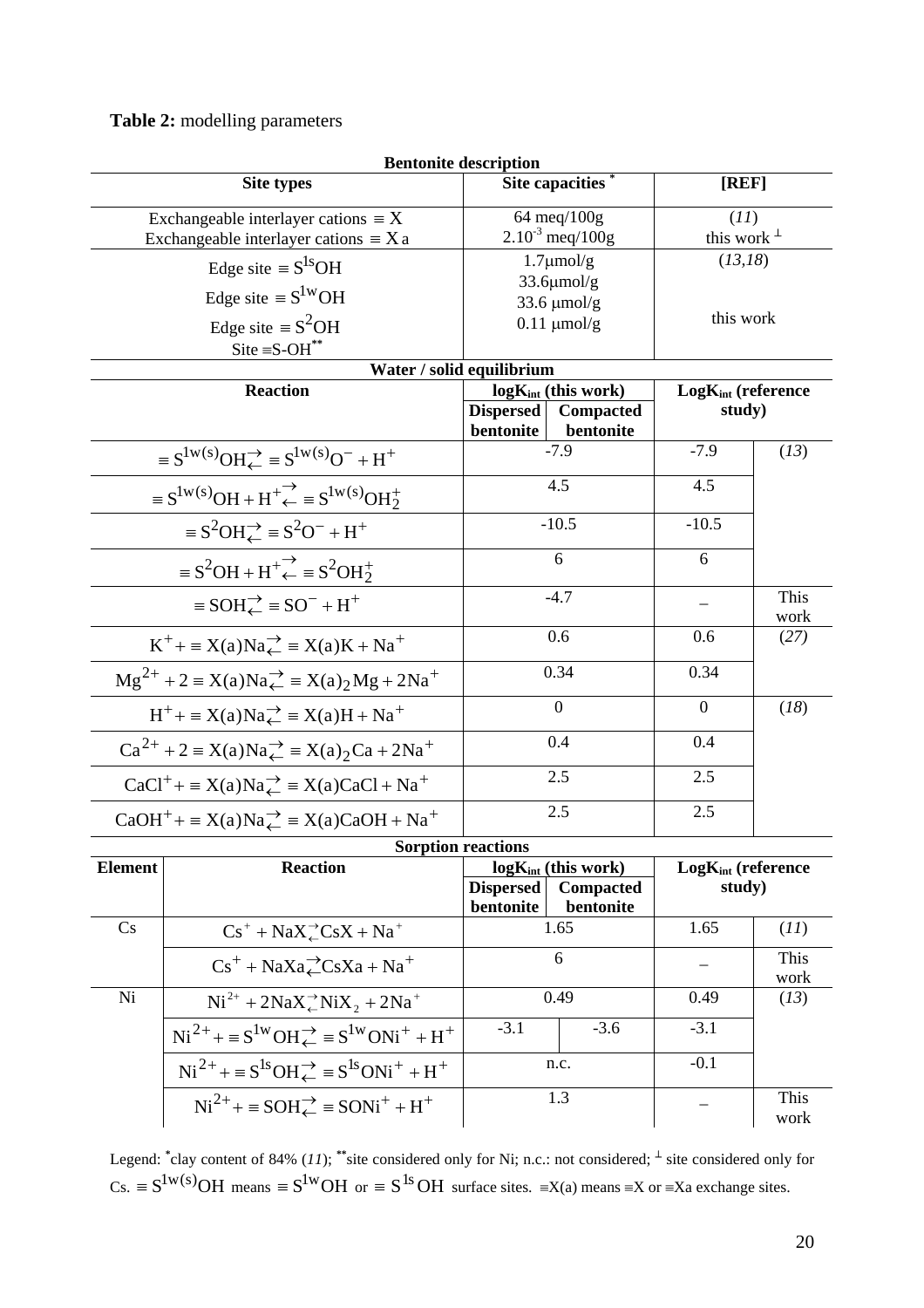## **Figure captions**

Figure 1: Description of the procedure followed to measure the retention data in the compacted state.

Figure 2 : Sorption of Cs (A,B) and Ni (C-F) on bentonite in the dispersed state. Sorption isotherm (A) and sorption edge (B) measured for Cs. The calculation is made with (solid line) or without (dashed line) considering the exchangeable interlayer cations ≡Xa (see Table 2). Sorption edges (C,E) and sorption isotherms (D,F) measured for Ni. (O) Data obtained in simplified conditions (15); (  $\bigcirc$  data measured with MX-80 bentonite treated with H<sub>2</sub>O<sub>2</sub>. The calculation in Figures C and D is based on the model of Bradbury & Baeyens (*13*) with (dashed line) or without (solid lines) the strong site (see Table 2). For Figures E, F, the site ≡S-OH is considered (see Table 2 and text).

**Figure 3:** Sorption kinetics of Ni ( $\bullet$ ) and Cs (O) on compacted bentonite. Cs: C<sub>tot</sub>= <5.10<sup>-9</sup> M; pH=7.8; Ni :  $C_{tot}$ =5.10<sup>-8</sup> M; pH=7.8. The gray zones correspond to the simulation made with the PHEEQC transport code considering a diffusive transport (see text).

**Figure 4 :** Comparison between dispersed and consolidated states for Cs (A,B) and Ni (C-F). Sorption isotherm (A) and soption edge (B) measured for Cs. Sorption isotherms at  $pH=4.2$ (C) and 5.8 (E) and sorption edges for  $C_{tot(L)}=1.10^{-3}$  M (D) and  $1.10^{-7}$  M (F) measured for Ni in the compacted (solid points) and dispersed (open points) states. The solid lines correspond to the prediction made with the model obtained for dispersed bentonite (see Table 2).

**Figure 5:** Sorption isotherm (A) ( $pH=7.8$ ) and sorption edges (B) ( $C_L=1.10^{-7}$  M) measured for Ni in the compacted state. The lines correspond to model adapted to the compacted medium considering either a diminution of the interaction constant (solid line, logK=-3.6) or a diminution of the number of sites (dashed line,  $0.046$  $\mu$ mol/g).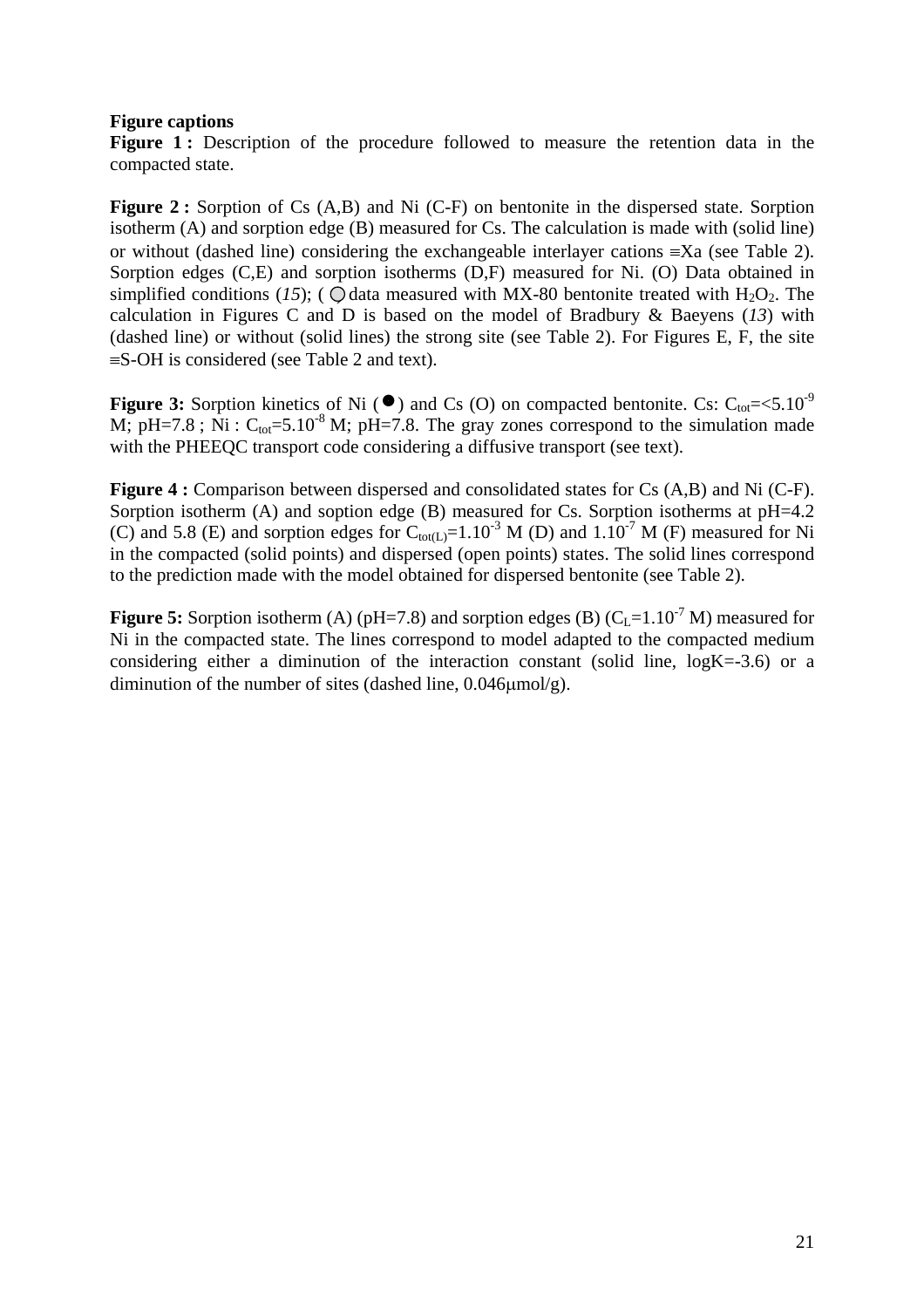|  | 19111<br>г |  |
|--|------------|--|
|--|------------|--|

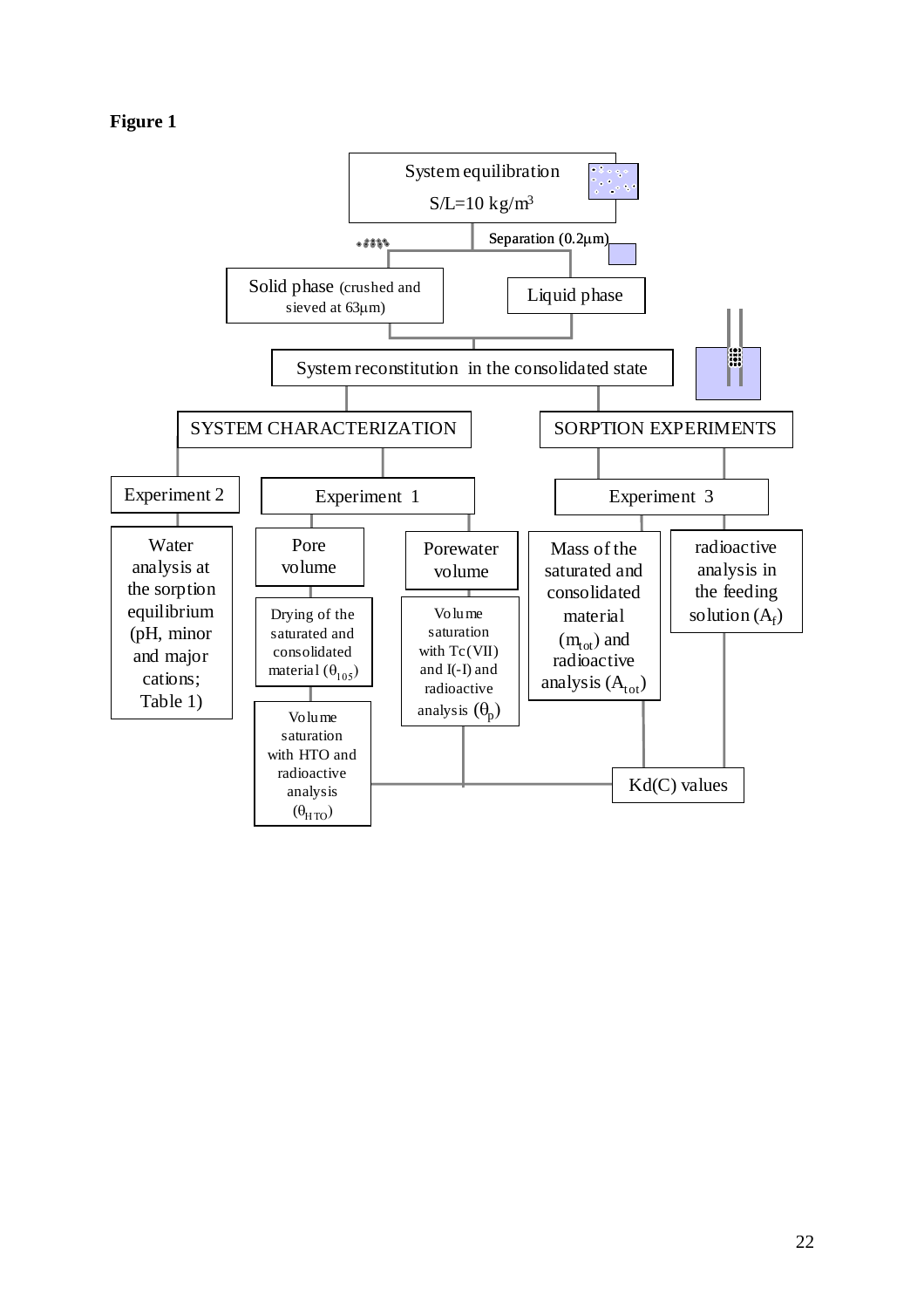

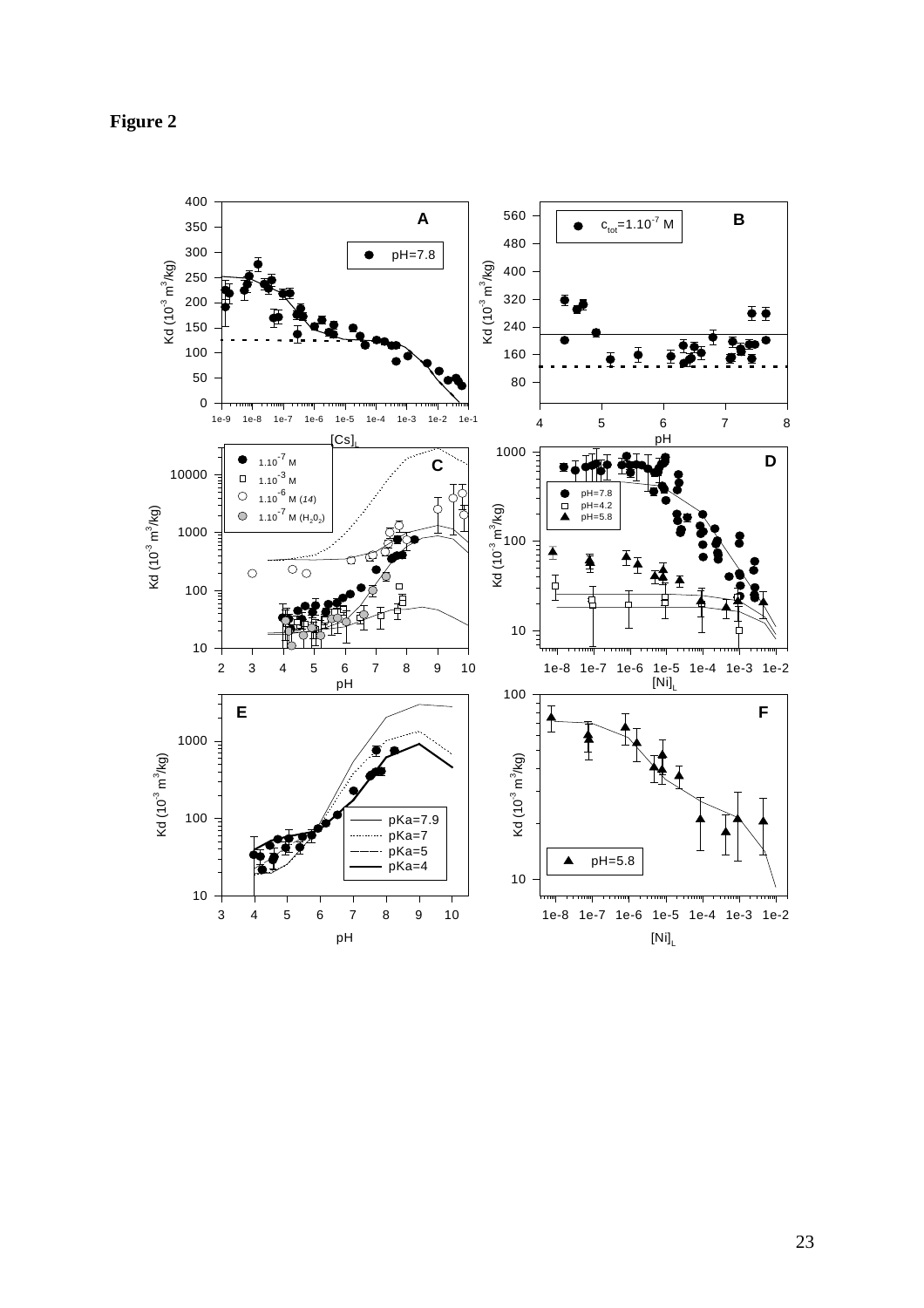

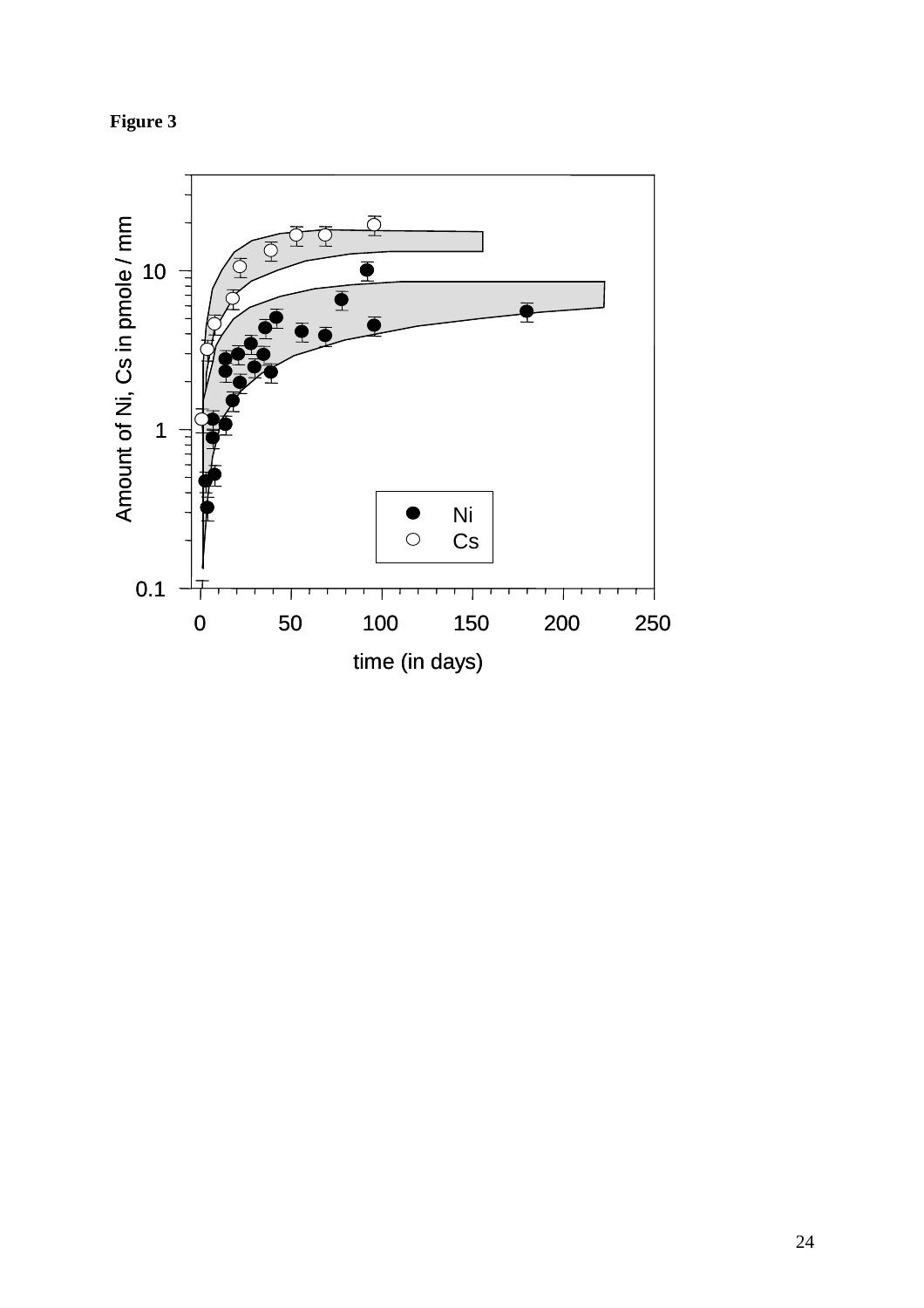